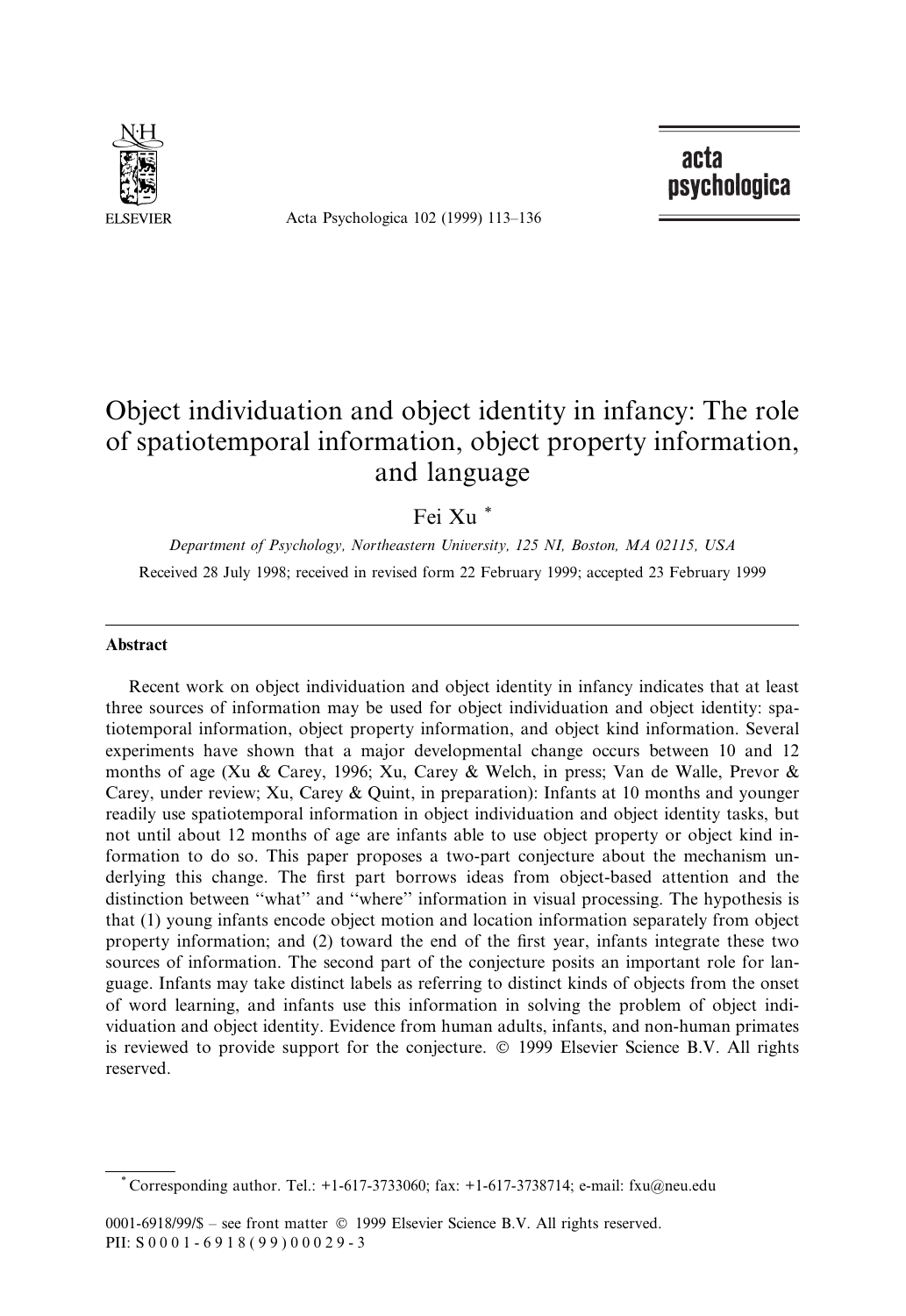PsycINFO classification: 7820

Keywords: Object individuation; Infant cognition

Human adults encounter a rich variety of material objects in their environment, from trees, rocks, animals, and people to desks, books, and computers. Our perceptual and cognitive systems automatically parse the world into discrete objects and often categorize them further in order to anticipate their behaviors and allow us to act upon them. As with any fundamental human cognitive capacity, cognitive and developmental psychologists alike are concerned with its origin. The basic questions are: Are these capacities part of our innate cognitive endowment? Do infants learn to perceive objects because of the environment they are born into? How much can experience shape the end state of these abilities even if these abilities are largely specified innately?

This paper looks at the development of object individuation and object identity in infancy, focusing on what sources of information are employed in object individuation and identity tasks and how object individuation, object categorization, and the emergence of language towards the end of the first year may causally interact with each other. Through this exercise, I hope to shed light on the question of the origin of knowledge and the process of conceptual change. The literature review is not meant to be comprehensive. Instead, I will focus on the work I have conducted with my colleagues and collaborators. Section 1 gives the background of the current approach to infant cognition. Sections 2 and 3 review the basic findings in the area of object individuation and object identity in infancy. Section 4 proposes a framework for understanding the developmental change uncovered by the empirical evidence and provides some preliminary evidence for the framework. Section 5 provides some concluding remarks.

#### 1. Background

The last 20 yrs have witnessed important progress in the study of infant object perception and cognition. Fantz (1964) first pioneered the methodology of preferential looking with infants and showed that we can study perceptual discrimination in very young infants using this method. Subsequently, Spelke (1985) and others extended the use of this method to ask questions beyond simple perceptual discriminations. For example, do infants perceive objects as three-dimensional? Do infants understand that objects are cohesive and do not leave parts of themselves behind while moving through space? Do infants comprehend that two solid objects cannot occupy the same space at the same time? Under what conditions do infants arrive at representations of two as opposed to one object in an event?

The general method of these studies exploits the fact that infants (as well as adults) tend to look longer at new and unexpected events. Infants are shown the same event or objects repeatedly, and their looking times are recorded. With each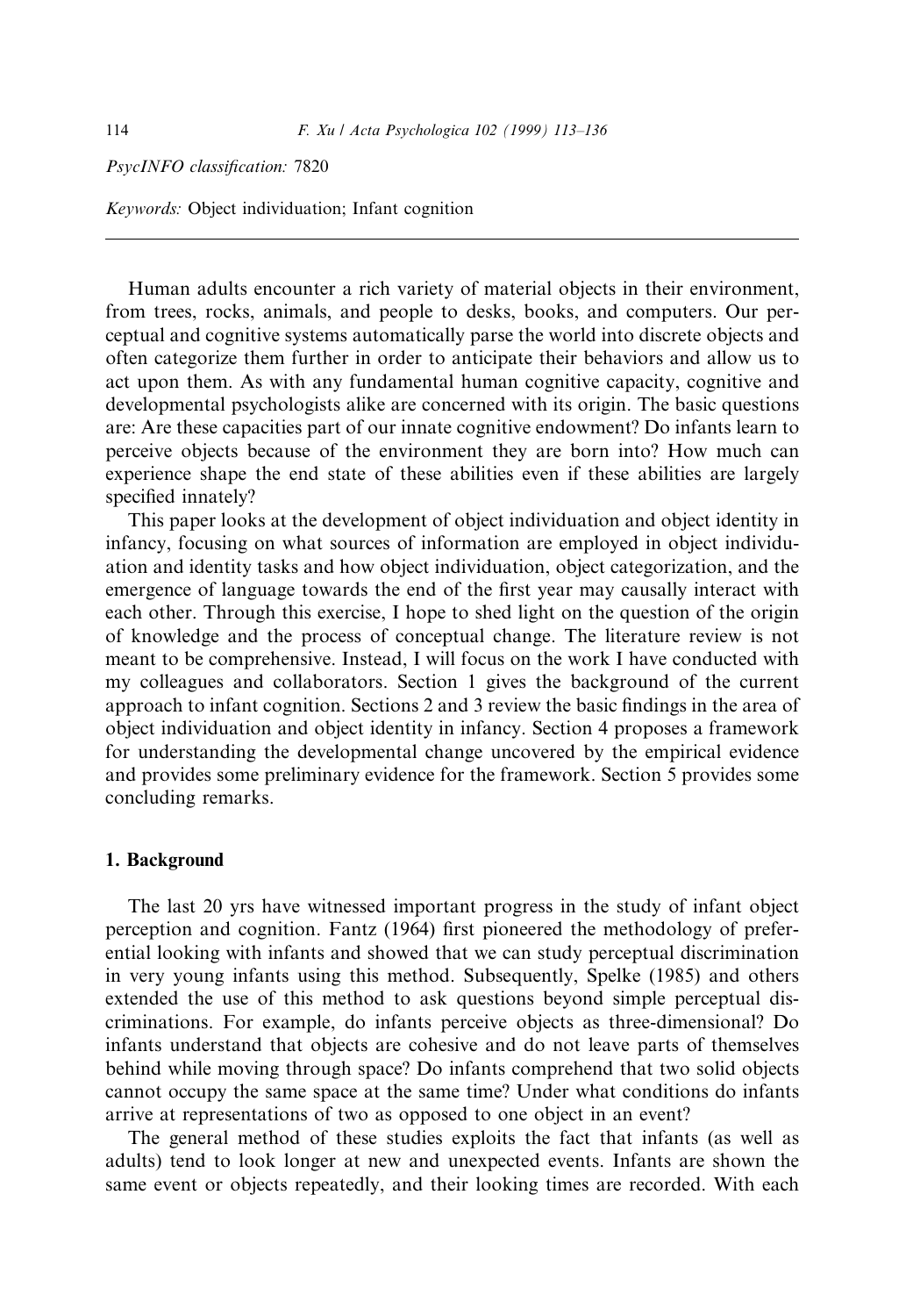repetition, the infant's looking time declines; that is, infants "habituate." When the infant's looking time has reached some pre-set criterion (usually  $50\%$  of the initial looking times summed over three trials), test trials begin. Infants are alternately shown an expected outcome (an outcome that is consistent with adults<sup>'</sup> understanding of the physical or social world) and an unexpected outcome (an outcome that is inconsistent with adults' understanding of the physical or social world). If infants have the same understanding of the events shown during habituation as adults, they should look longer at the unexpected outcome relative to the expected outcome. This particular version of the methodology is often called the "visual preference for violation of expectancy" paradigm. It is in one sense akin to the measure of reaction time: It takes the infant longer to process an anomalous event/outcome than one that is consistent with their general model of the world.

Many researchers have contributed extensively to the literature of how infants understand the physical world around them. Spelke and her colleagues (e.g., Spelke, 1990, 1996; Spelke, Breinlinger, Macomber & Jacobson, 1992) have discovered several principles that guide young infants' perception and reasoning of physical objects. First, physical objects are cohesive; they move as wholes, and they do not leave parts of themselves behind. Second, objects obey principles of continuity and solidity; they move on spatiotemporally continuous paths, and two objects cannot occupy the same space at the same time. Third, objects act on each other upon contact; that is, there is no action at a distance. These principles stay at the core of our mature understanding of physical entities as adults. Against the backdrop of a strong Piagetian tradition in developmental psychology, which claims that young infants experience a "blooming, buzzing confusion" as opposed to coherent threedimensional objects in their surroundings, Spelke and her collaborators have shown that some of our deepest beliefs about how physical objects should behave may have their roots in early infancy, perhaps given innately. Other researchers have focused on infants' reasoning about specific types of physical events such as occlusion and support, and how infants perceive the causal relations among objects (see Baillargeon, 1994, 1995; Leslie, 1994 for reviews).

These research enterprises have been followed up by many laboratories. Much controversy has been generated over  $(a)$  the nature of the infants' representations when they show such early competence; (b) how these new findings should be reconciled with the highly robust and replicable findings by Piaget and his associates; and (c) how these early representations are related to the mature cognitive system in adults (e.g., Bogartz, Shinskey & Speaker, 1997; Munakata, McClelland, Siegler & Johnson, 1997; Spelke, 1996).

#### 2. Object individuation and object identity: previous work

My research focuses on a particular aspect of object representations, namely the issue of object individuation and object identity. Specifically, how do infants arrive at representations of multiple objects and trace their identity through time and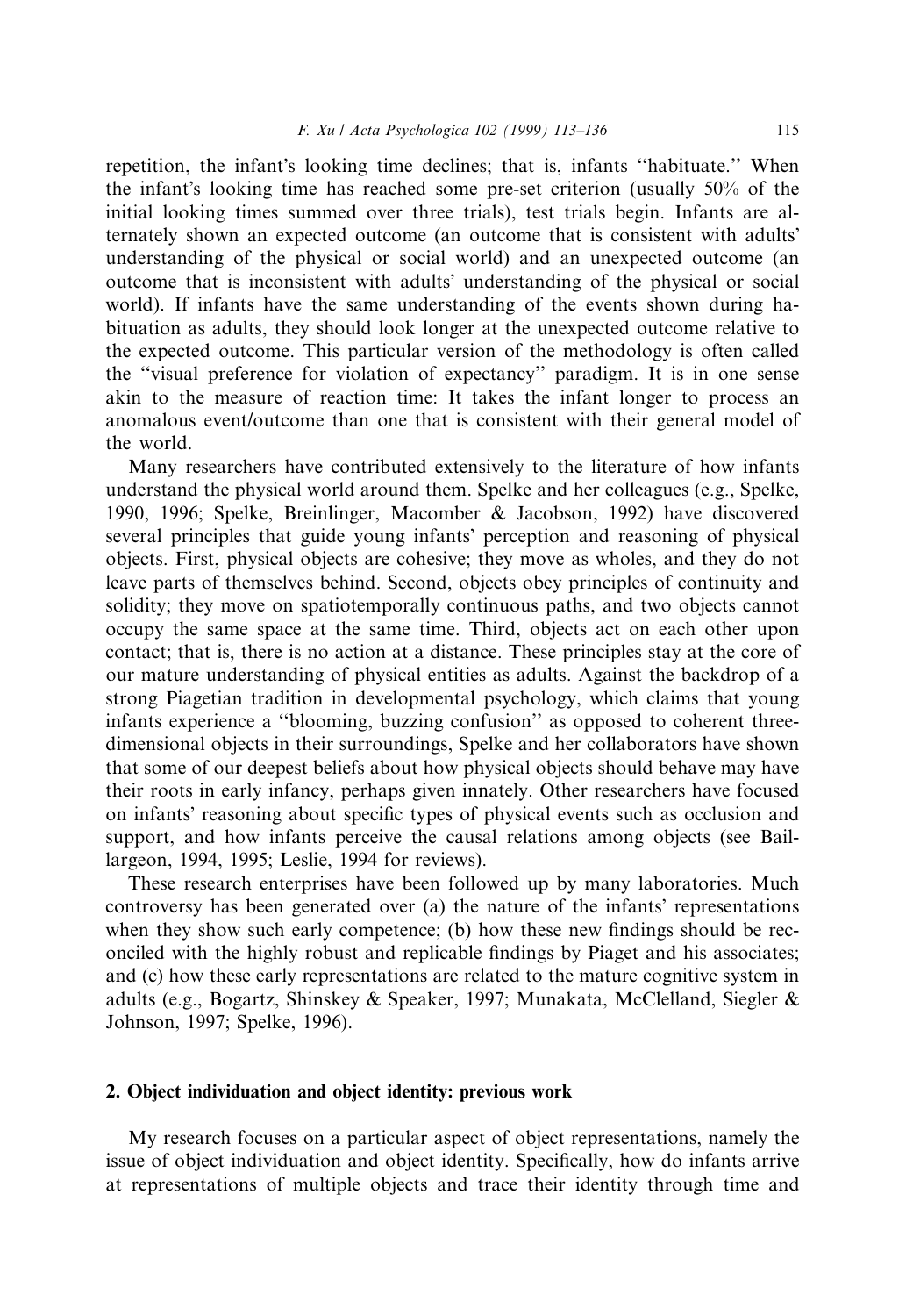space? What sources of information do infants employ in this process? We know that adults use at least three sources of information in object individuation: Spatiotemporal information, object property information, and object kind information. Spatiotemporal information refers to generalizations such as one object cannot be at two places at the same time and objects travel on spatiotemporally continuous paths. Object property information refers to how we can use general Gestalt principles of good form, good continuation, and relevant featural differences (e.g., color, shape, size, or texture) in object individuation. Lastly, object kind information refers to our knowledge about specific categories of objects. For example, size change may or may not indicate a change of identity depending on whether the entity under consideration is biological or not. In other words, our criteria for object individuation and object identity are kind-relative.

Bower (1974) was the first to suggest that young infants may use spatiotemporal information to individuate objects before they use object property information to do so. In a series of experiments, Bower found that before five months of age, infants' tracking behavior was interrupted if a moving object stopped abruptly, but not if an object (e.g., a toy bunny) had apparently turned into a different object (e.g., a toy truck). He concluded that infants at five months represent moving and stationery objects as distinct objects: When an object stops moving, it is no longer the same object. However, when a toy bunny apparently has turned into a toy truck, infants up to five months are unable to use the property differences to arrive at a representation of two distinct objects. As we will see below, although Bower's particular spatiotemporal rule may be incorrect and his results have been difficult to replicate (see Xu & Carey, 1996 for a more detailed review of these studies), his insight about the relative importance of spatiotemporal and object property information in early object individuation may well be correct.

In recent years, much more research has been conducted on how infants resolve the ambiguity concerning the number of objects in an event or a scene. Ambiguity in object individuation can arise in at least three ways. First, two fully visible adjacent segments may or may not belong to the same object. (This problem of perceptual grouping has also been an important topic of research in adults, e.g., Feldman, 1999.) Second, two segments may be occluded at their boundary such that it is ambiguous whether they belong to a single object or not. (This problem of amodal completion has also been an important topic of research in adults, e.g., Tse, 1999; Van Lier, 1999.) Third, infants are constantly in situations where they have to determine whether two encounters with an object are one object seen on two different occasions or are two numerically distinct objects.

Spelke and her colleagues have done several seminal studies with young infants addressing the issue of object individuation under all three of these ambiguous conditions. First, Spelke, Breinlinger, Jacobson and Phillips (1993) found that infants are relatively insensitive to Gestalt properties of good form and good continuation when objects are fully visible. Rather they utilize factors such as relative motion in object individuation. Second, Kellman and Spelke (1983) reported a set of very important studies concerning the use of Gestalt principles in infants when segments were occluded at their boundaries. They found that there was little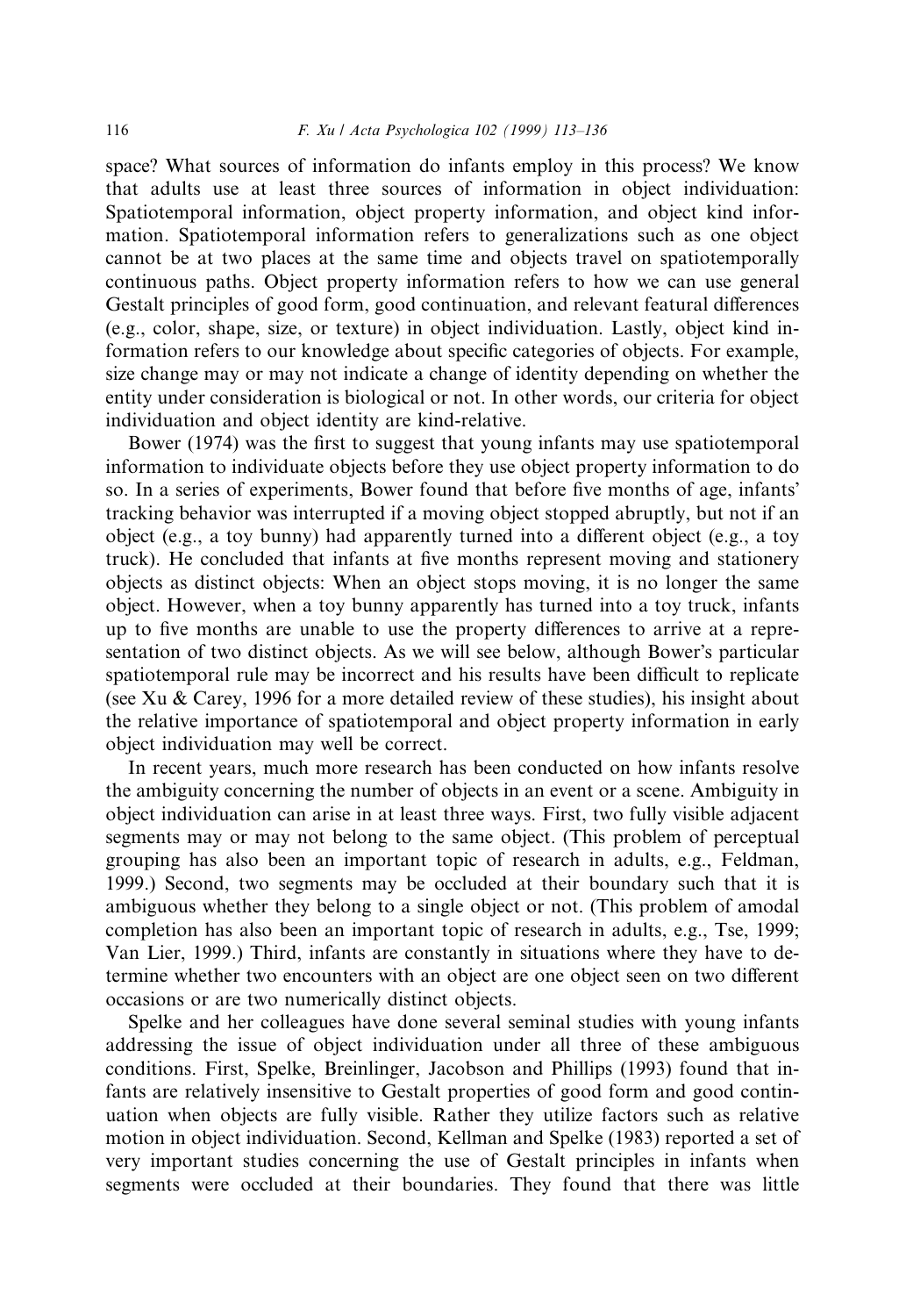evidence that four-month-old infants would use good continuation or the contrast in color or shape to infer the existence of one or two objects. Instead, common fate (that two segments move together behind an occluder) appears to be the principal way by which infants decided whether two segments were connected behind an occluder. Third, Spelke, Kestenbaum, Simons and Wein (1995) showed that under conditions of full occlusion, young infants use spatiotemporal discontinuity as a source of information for deciding whether there were one or two objects behind the occluders. That is, if an object appears to have "jumped" from point A to point B without traversing a connected path in between, infants conclude that there must be two distinct though featurally identical objects.

These studies laid the foundation for the main focus of this paper. I will report several sets of studies conducted by my colleagues and me on the use of spatiotemporal information, object property information, object kind information, and the role of language in object individuation.

I make two claims. First, young infants initially use primarily spatiotemporal information, that is, information about object location and object motion, to individuate objects. Although young infants are sensitive to object properties and they can use them in categorization tasks, information about object properties is largely ignored in object individuation. Toward the end of the first year, infants begin to use object property and object kind information for the purpose of object individuation. I propose a possible brain maturational mechanism to account for this development. Second, at the end of the first year, language in the form of labeling may play an important role in reorganizing the infants' conceptions of the world. Words for objects may help infants pick out the kinds in their environment and now infants can use kind membership for object individuation.

#### 3. Basic findings

Imagine the following scenario: Two screens are put on a puppet stage with some space in between them (Fig. 1). An object, say a duck, emerges from behind the left screen then returns behind it. After a short pause, a physically identical duck emerges from behind the right screen then returns behind it. No object ever appears in the space between the screens. How many objects are behind the screen? For adults, the answer is clear: two identical ducks. We know that objects traverse spatiotemporally connected paths. If an object appears to have jumped from one point in space to another point in space without traversing a connected path in between, then there must be two objects, even though they may be featurally indistinguishable. Spelke et al. (1995) and Xu and Carey (1996) asked whether the answer was similarly clear for infants at 4 months and at 10 months. Both age groups were shown the above event repeatedly. On the test trials, the screens were removed to reveal either two identical objects (the expected outcome) or just one object (the unexpected outcome). Infants' looking times were recorded and compared to their baseline preference for the two outcomes. At both 4 and 10 months of age, infants looked longer at the unexpected outcome, suggesting that they can use at least one form of spatiotemporal evidence,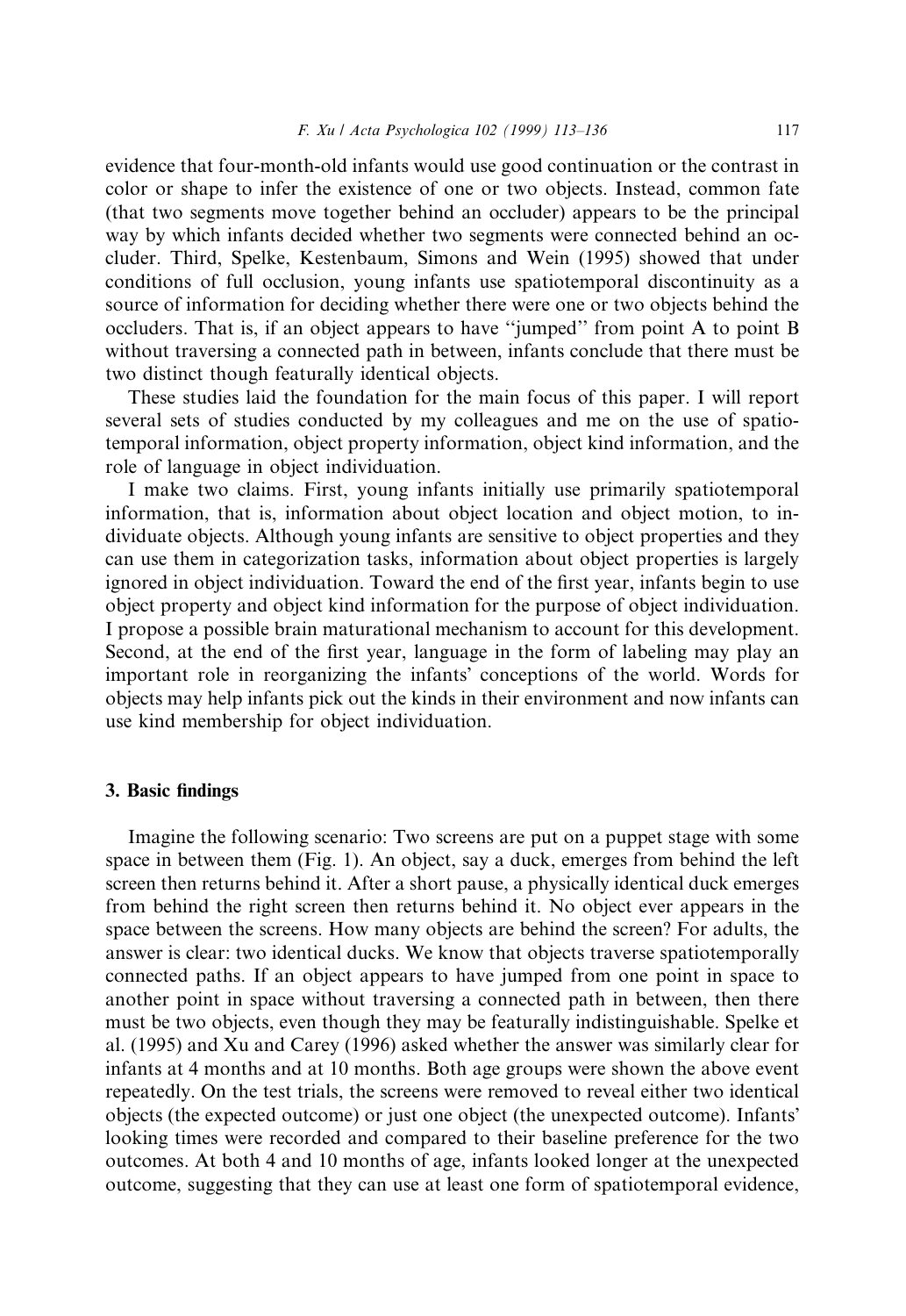## Discontinuous Condition



Fig. 1. Schematic representation of the discontinuous condition in the study by Spelke et al. (1995).

namely spatiotemporal discontinuity, to decide how many objects are involved in an event.

Now imagine the following scenario: One screen is put on a puppet stage. A duck emerges from behind the screen and returns behind it, and then a ball emerges from behind the same screen and then returns (Fig. 2). How many objects are behind the screen? For adults, the answer is clear: Two, a duck and a ball. But since there is only a single screen occluding the objects, there is no clear spatiotemporal evidence that there are two objects. We must rely on our knowledge about object properties or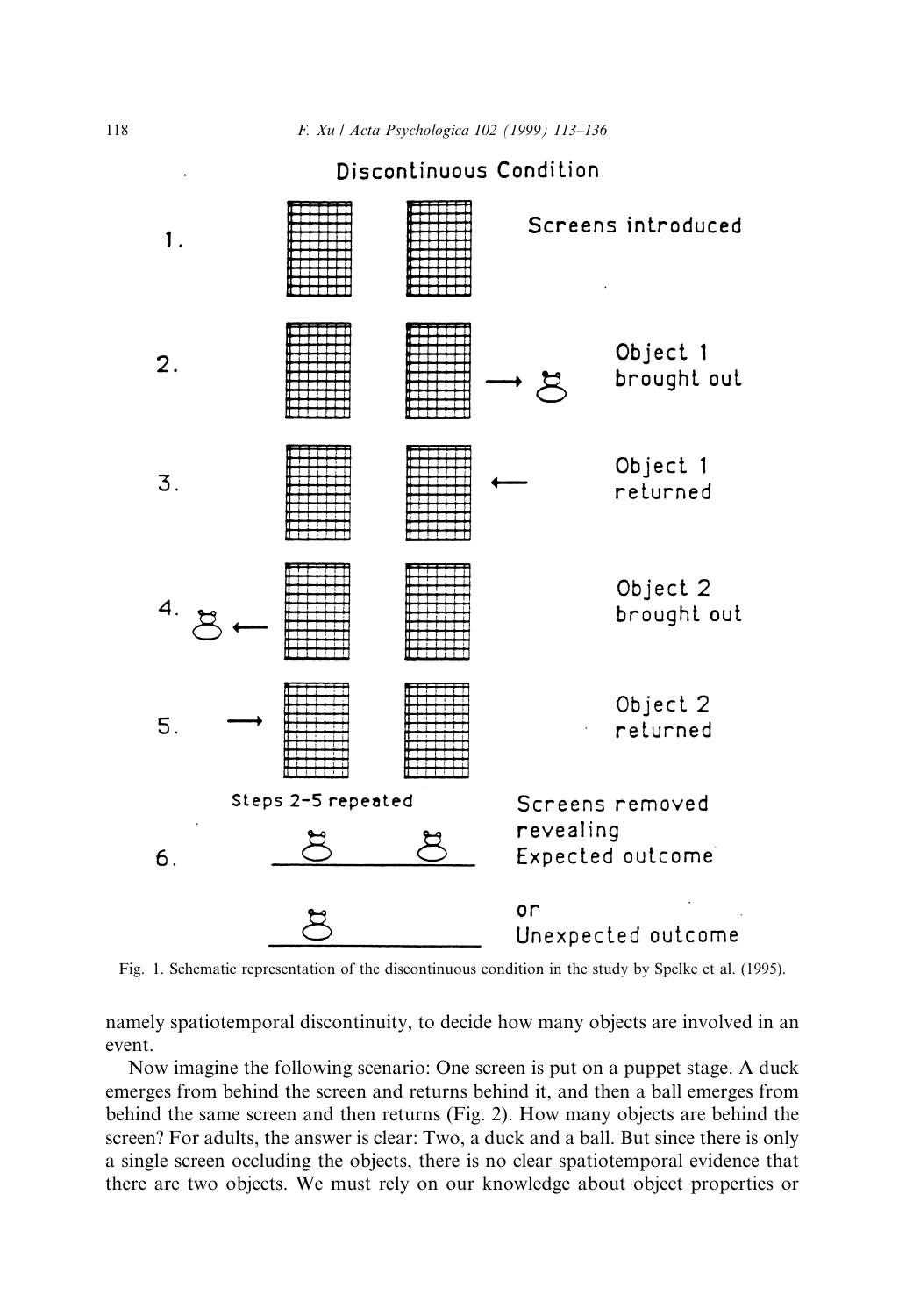## Property/Kind Condition





object kinds to succeed at this task. Xu and Carey (1996) asked whether the answer was also clear for infants. In a series of studies, infants were shown the above event. The contrast was either at the superordinate level (e.g., a duck and a ball; an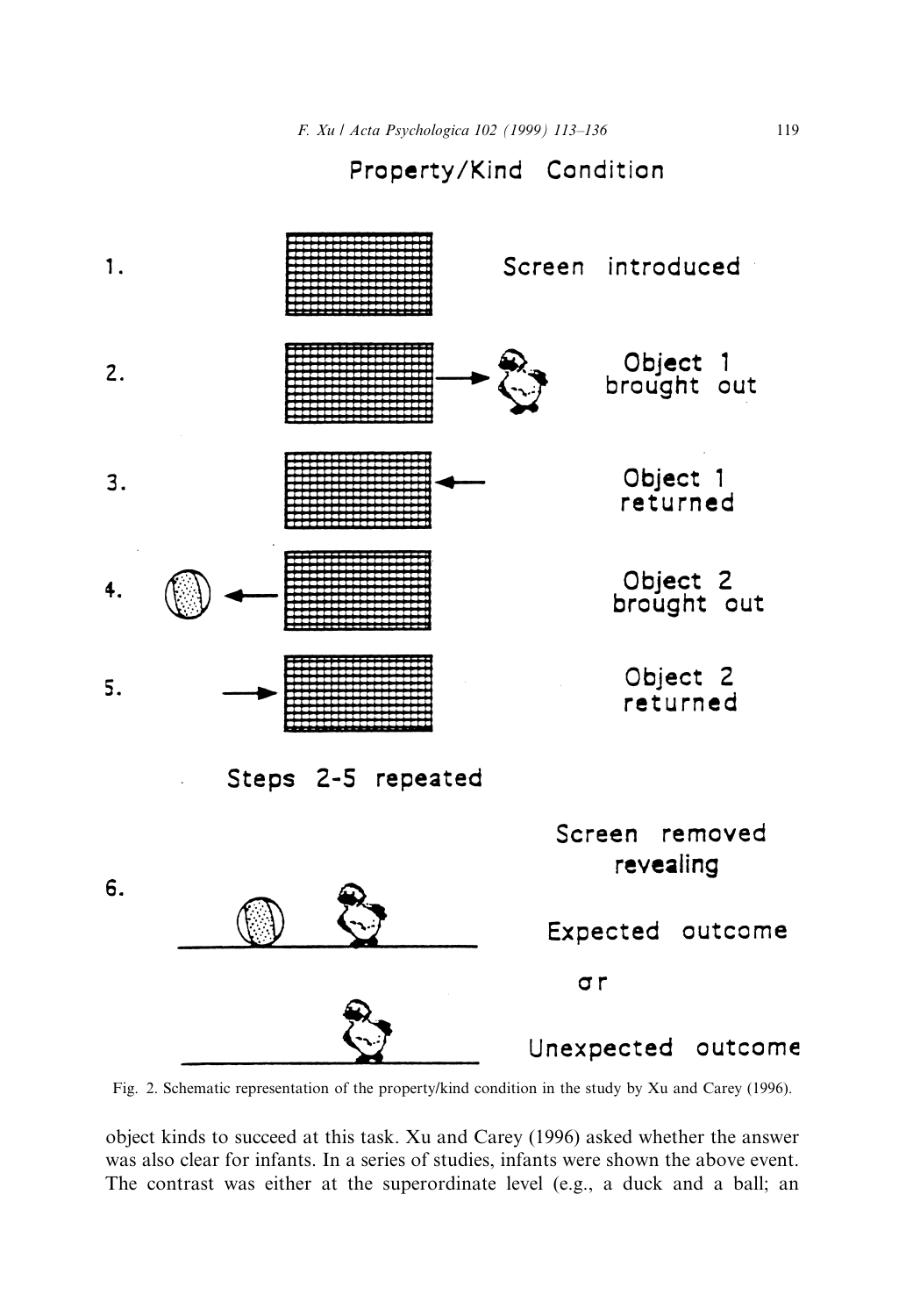elephant and a truck  $<sup>1</sup>$ ) or at the basic level (e.g., a cup and a ball). On the test trials,</sup> the screen was removed to reveal either the expected outcome of two objects or the unexpected outcome of only one of the two objects. If infants have the same expectations as adults, they should look longer at the unexpected outcome. The results, however, were surprising: 10-month-old infants failed to draw the inference that there should be two objects behind the screen, whereas 12-month-old infants succeeded in doing so. Control conditions established that the method was sensitive. Ten-month-old infants succeeded at the task if they were given spatiotemporal evidence that there were two numerically distinct objects, e.g., if they were shown the two objects simultaneously for 2 or 3 s at the beginning of the experiment.

The findings reviewed so far show that infants can use two types of spatiotemporal evidence (i.e., spatiotemporal discontinuity or two objects seen simultaneously) in object individuation tasks. However, it is not until about 12 months of age that they are able to use object property or kind information to do so.

These results are surprising because earlier visual and manual habituation studies have shown that 10-month-olds and infants much younger are sensitive to the differences between cups and trucks, or ducks and balls (e.g., Cohen & Younger, 1983; Eimas & Quinn, 1994; Oakes, Madole & Cohen, 1991; Quinn, Eimas & Rosenkrantz, 1993). For example, if three-and four-month-old infants are habituated to pairs of objects from the same category, say cats, they will dishabituate to an object from a different category, say dogs, while remaining habituated to a new exemplar from the same category, i.e., another cat. Furthermore, Xu and Carey (1996) have shown that infants are sensitive to object properties under the circumstances of their experimental paradigm: It takes infants longer to habituate to a duck and a car alternately appearing from each side of the screen than to a car repeatedly appearing from behind the screen. Xu and Carey (1996) concluded that the reason why 10-month-old infants failed at their object individuation task was because they lack representations of object kinds such as duck, truck, animal, vehicle, cup, bottle, and book. The property differences which infants under 10 months of age are sensitive to may be irrelevant to object individuation.

In search of convergent evidence for Xu and Carey (1996), Xu, Carey and Welch (in press) conducted a series of experiments using a paradigm that reduced the information processing demand on the infant. In the Xu and Carey (1996) paradigm, success required the infants to *recall* the representation of the first object, including its properties or its kind membership, and compare this representation to that of the second object. Perhaps the task was taxing the infant's memory capacity and the failure at 10 months reflects an information processing limitation on short-term memory, rather than the unavailability of the relevant kind concepts. In the second series of studies, ambiguity regarding object individuation was introduced not by

 $<sup>1</sup>$  Here we consider the contrasts between a duck and a ball as well as between an elephant and a truck as</sup> superordinate level contrasts even though the duck and the elephant were toys. Mandler and her colleagues have shown that infants seem to be able to reason about toy animals as if they were real animals (e.g., Mandler & McDonough, 1996).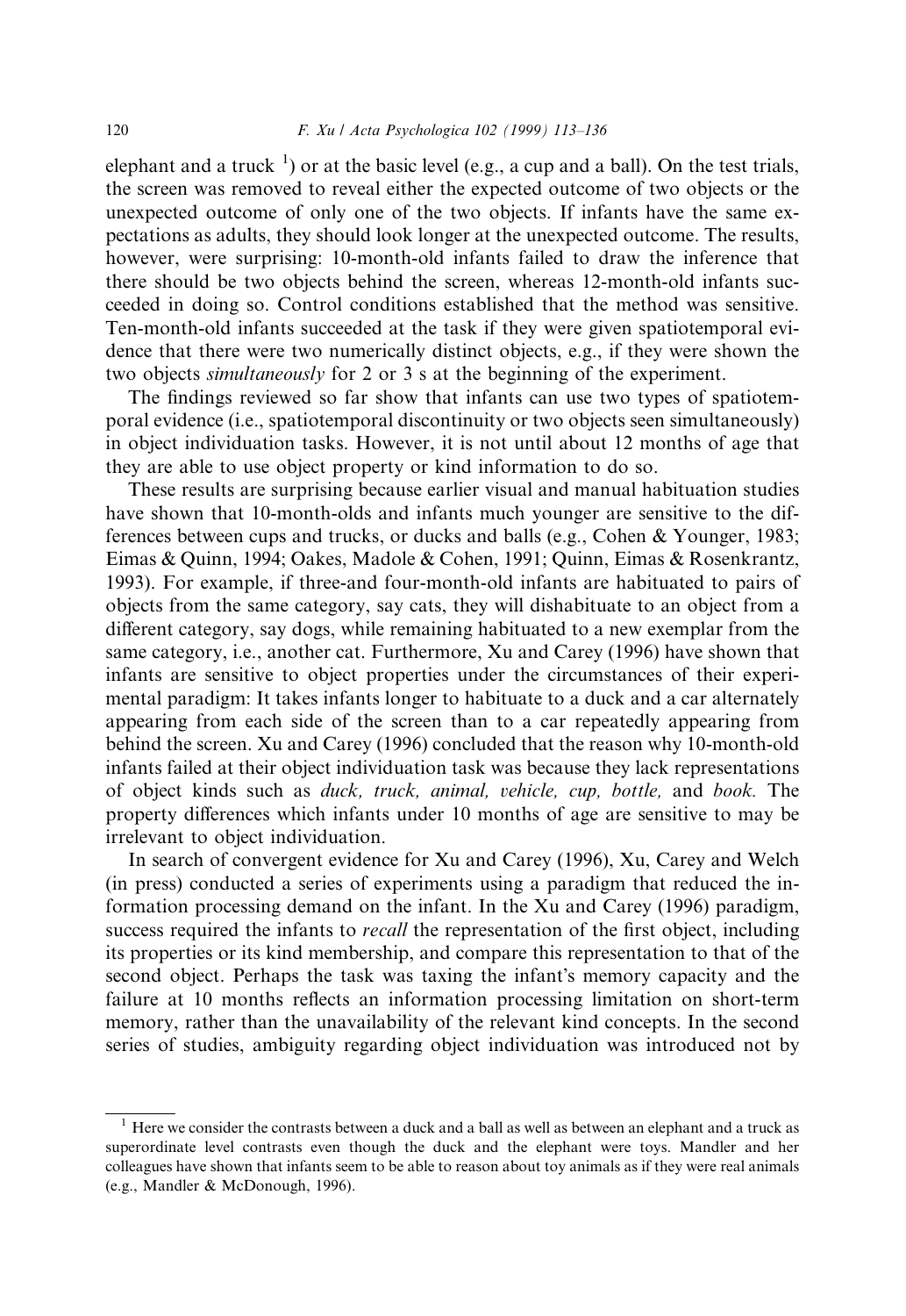occlusion, but by shared boundaries, as shown in Fig. 3. How many objects are there in this array? Adults responded that there were two objects, recognizing that the top half was a duck and the bottom half was a car.

10- and 12-month-old infants were presented with the same array as that in Fig. 3 and asked how they would segment it (a different contrast, a cup on top of a shoe, was used in one of the studies). Infant were habituated to the duck-car array with a hand poised a few centimeters above it. After habituation, the hand grasped the top object and lifted, revealing either the expected, apart outcome of just the top object being lifted or the unexpected, together outcome of the duck/car or cup/shoe object being lifted as a single piece (Fig. 3). Notice that in these experiments, both objects were continuously visible and no short-term memory demands were placed on the infants.

The results converged nicely with those of Xu and Carey (1996). At 10 months, the infants did not look longer at the unexpected, together outcome; they failed to use the contrast between the duck and the car, or the cup and the shoe, to infer that



Fig. 3. Schematic representation of the duck-car experiments by Xu et al. (in press).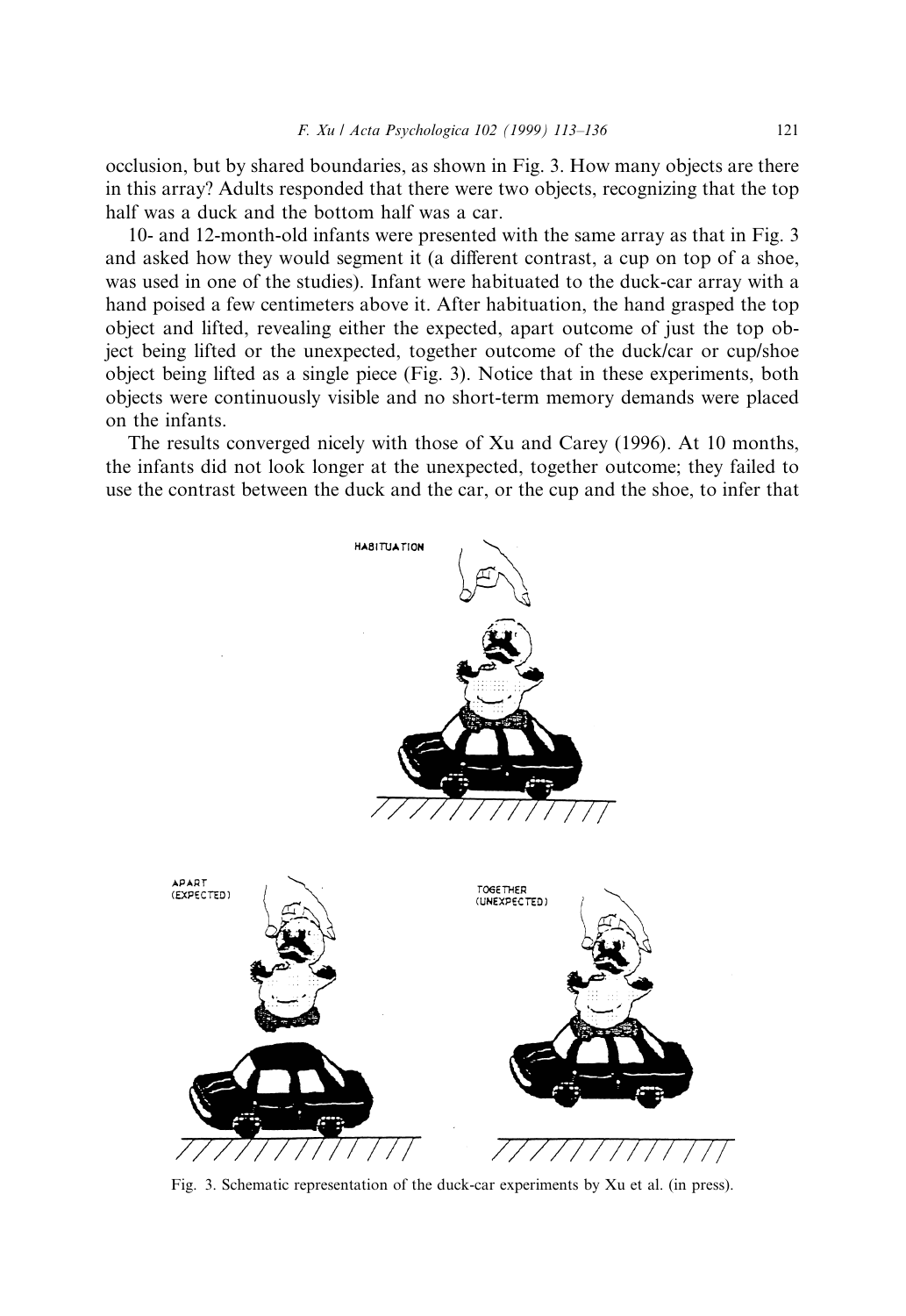there were two individual objects in the array. At 12 months, however, the infants succeeded at the task, looking longer at the unexpected, together outcome. Furthermore, as in the first series of studies, when 10-month-old infants were given spatiotemporal evidence that there were two objects (e.g., if the objects were briefly moved, laterally, relative to each other at the beginning of each habituation trial), then they looked longer at the unexpected, together outcome.

Thus, data from two series of experiments that place very different information processing demands on the infant provide convergent evidence for the claim that infants only begin to use object property or kind information in object individuation at the end of the first year.

Recently, yet a third series of studies has been completed and the results converge with the two series of studies described above (Van de Walle, Prevor  $\&$  Carey, under review). In these studies, a manual search measure was used instead of looking time. Ten-and 12-month-old infants were trained to reach into a box to retrieve all the objects inside. The box was covered with fabric so the infants could not see what was inside. Two types of trials were included. On two-object trials, infants watched the experimenter pull out an object, e.g., a toy telephone, return it to the box, then pull out a second object, say a toy duck, and return it to the box. On a one-object trial, the experimenter pulled out the same object, e.g., the toy telephone, twice. Infants were then allowed to reach into the box to retrieve the objects. Both 10- and 12 month-old infants reached in and found one of the two objects. They were allowed to play with the first object for a short while and then the object was taken away. Unknown to the infants, the second object had been removed from the box through an opening at the rear of the box. The measure of interest was how persistently the infants reached for the second object. At 12 months, infants reached persistently for the second object on the two-object trials, both in terms of the number of reaches and the duration of the reach. On the one-object trials, they either did not reach the second time or only did so cursorily. In contrast, the 10-month-old infants behaved the same way on both types of trials: they only reached cursorily. Ten-month-olds reached persistently, however, when the two objects were shown simultaneously before they were placed in the box, i.e., when unambiguous spatiotemporal evidence was provided.

These manual search studies placed greater information-processing demands on the infant because the infant's object representation has to be "strong enough" to direct action (see Munakata, McClelland, Johnson & Siegler, 1997, for a detailed discussion of these issues) and the literature suggests that infants often succeed in a looking time version of a task earlier than a manual search version of the same task (but see Van Hofsten, Vishton, Spelke, Feng  $\&$  Rosander, 1998 for a different proposal). Nonetheless, the results from these manual search studies are completely consistent with those from the looking time studies. This convergence suggests that the developmental change between 10 and 12 months is orthogonal to infants' ever improving information processing capacity. This change may be due to the emergence of representations of object kinds.

Some recent studies (Wilcox & Baillargeon, 1998a; Wilcox & Baillargeon, 1999; Needham, 1998; and Needham & Baillargeon, 1998), however, have found earlier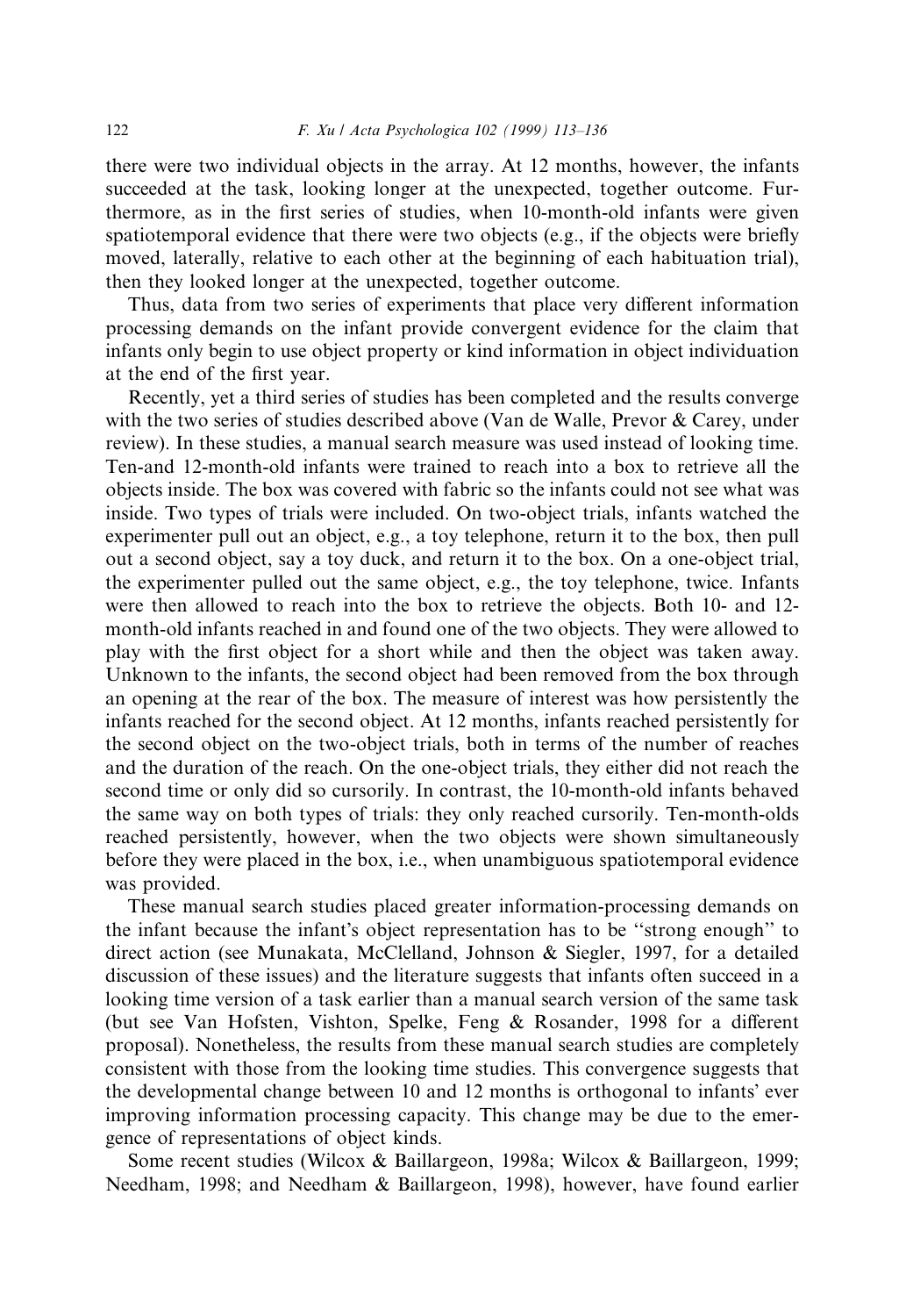sensitivity to using property information in object individuation in somewhat different and perhaps simpler paradigms. I note here briefly that the earlier competence seems very fragile and highly sensitive to the smallest variation in procedure. And even if some early competence is found in young infants, it still seems likely that there exists a major developmental change towards the end of the first year. That is, the three paradigms used in the studies described above make very different information processing demand on the infant, but they provide convergent evidence for the 10 to 12 months developmental change.

#### 4. Mechanism of change

What is the mechanism underlying this developmental change? I will sketch a twopart conjecture, discuss the evidence to date for each part, and speculate about how the two parts may be complementary. The first part hypothesizes a maturational change that allows the infant to integrate object location information ("where") with object property information ("what"). The second part hypothesizes that toward the end of the first year, infants may use distinct labels as signals to distinct object kinds, so that language may play an important role in the construction of kind representations.

#### 4.1. Part I: integrating 'what' and 'where' systems

Part one of the conjecture borrows ideas from work on adult visual processing and attention, and ideas from neurophysiology and neuropsychology about visual pathways in humans and non-human primates. The main idea of the proposal is as follows (see Leslie, Xu, Tremoulet & Scholl, 1998 for a similar proposal).

I postulate a theoretical construct, which I call an "object index." An object index functions as a pointer to an object. Like a finger pointing to something in the environment, the index itself does not inherently represent any of the properties of the object it points to. If object property information is part of the object representation, it has to be "bound" to the index. Furthermore, we only have three or four indexes in the mechanism responsible for establishing object tokens.

How is index assignment established? Several principles apply: A distinct object can attract only a single index. Once assigned, an index sticks to the object even as the object moves through space. Furthermore, because there are only three or four indexes, they need to be de-assigned before they can be assigned to a new object. Lastly, indexes are assigned to objects primarily by location. As in object-based attention, however, the indexes are not assigned to locations themselves but to the objects in the locations. In case of absent or ambiguous location information, an index can be assigned based on object property information. However, this may be a later development in infancy.

This idea of object indexing mechanism recalls two theories from the visual processing and visual attention literature. First are recent theories of object-based attention. The idea of an object index is directly inspired by constructs such as an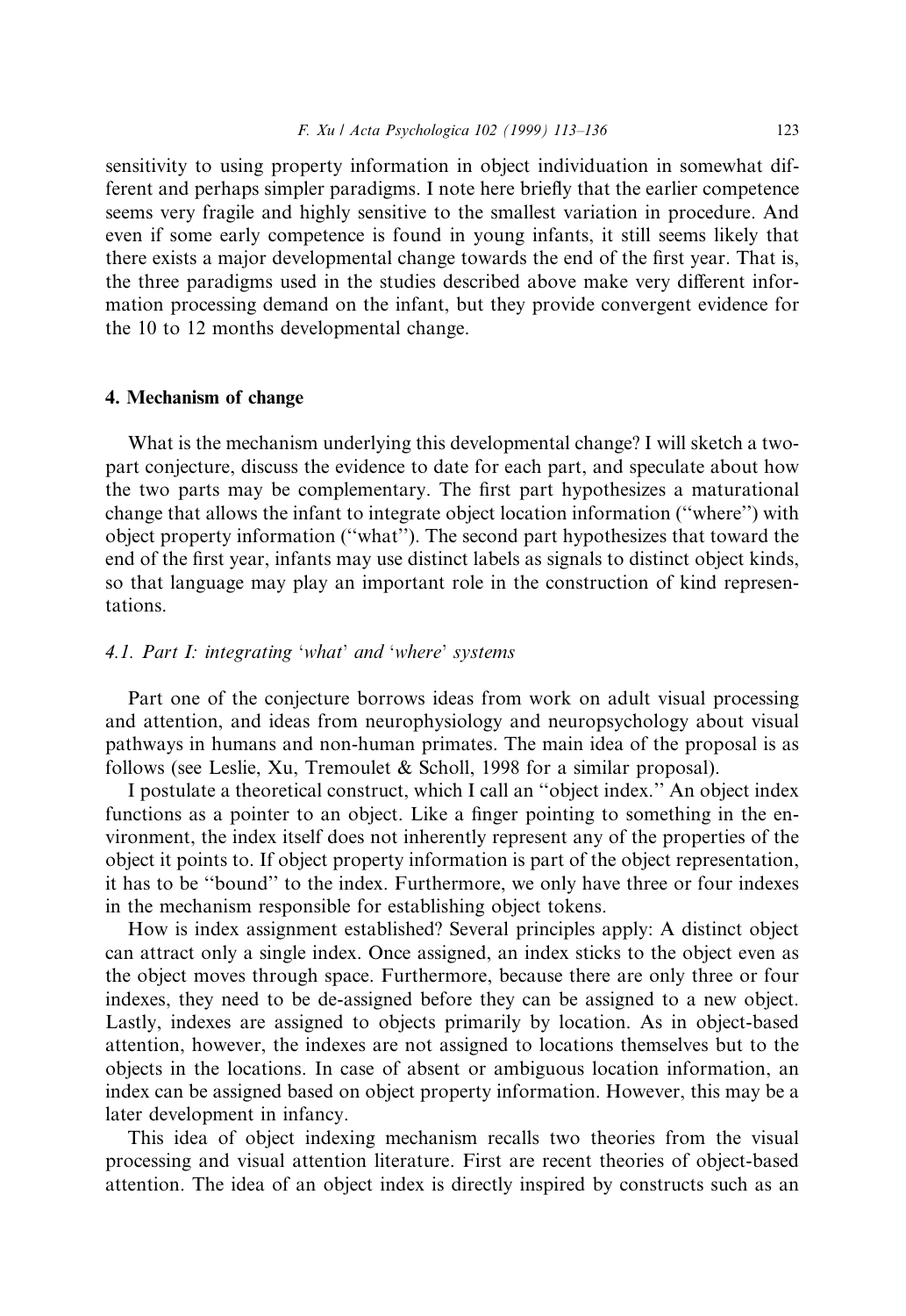"object file'' (Kahneman & Treisman, 1984; Kahneman, Treisman & Gibbs, 1992), a FINST (Pylyshyn, 1990; Trick & Pylyshyn, 1994), or a "which" system for establishing object tokens (Kanwisher & Driver, 1992). Second is the distinction between the "what" and the "where" systems of visual processing. Evidence from neurophysiology and neuropsychology suggests that object property information and object location information may be processed, to a large extent independently, by anatomically distinct circuits in the brain (Schneider, 1969; Ungerleider & Mishkin, 1982; Van Essen & Maunsell, 1983). Originating from the primary visual cortex, the ventral pathway to the temporal lobe (the "what" system) is implicated in recognizing object properties such as color, shape, and category, whereas the dorsal pathway to the parietal lobe (the "where" system) is implicated in processing object location information (but see Goodale, 1995 for a different proposal).

I hypothesize that the process of object individuation is the process of assigning object indexes to distinct object tokens. The "what" system encodes object properties and the "where" system encodes object location information. The object indexing system receives its input from the "what" and the "where" systems. Once assigned, each object index points to a single object and keeps track of it through space and time. Early in development, information about object properties and information about the locations of objects are processed separately and only the latter is fed into the object indexing system. Thus, young infants use primarily location information in assigning indexes. At the same time, the "what" system is operative early, allowing the infant to perceive color, shape, among other visual attributes, and to categorize objects (see Atkinson, 1993 for a review). However, there is little or no connection between the "what" system and the object indexing mechanism, resulting in the infant's inability to use object property information in object individuation (Fig. 4). Toward the end of the first year, a connection is established between the "what" system and the object indexing mechanism and the infant is now capable of using object property information to establish distinct object tokens (Fig. 5).

How does the object indexing framework account for the recent findings with infants? The object index framework interprets them in terms of indexing by location, using spatiotemporal information. As described earlier, Spelke et al. (1995) showed infants two screens on a puppet stage, separated by some space between them. A rod is brought out from behind the left screen and moves to the left side of the stage, which prompts the indexing mechanism to assign an object index to that object and moves the index as the object moves. When the object moves back behind the left screen, the index continues to point at it. When the second rod appears from behind the right screen to the right side of the stage, the indexing mechanism assigns a second, distinct index based on location information and spatiotemporal discontinuity. On the test trials, the screens are removed to reveal two identical rods (the expected outcome) or just one rod (the unexpected outcome). Infants look longer at the unexpected outcome of one rod because they detect a discrepancy between what is shown on the stage and how many indexes have been assigned during familiarizations.

The findings of Xu and Carey (1996) may be accounted for if we assume that the object property information is not accessible to the indexing mechanism. Recall that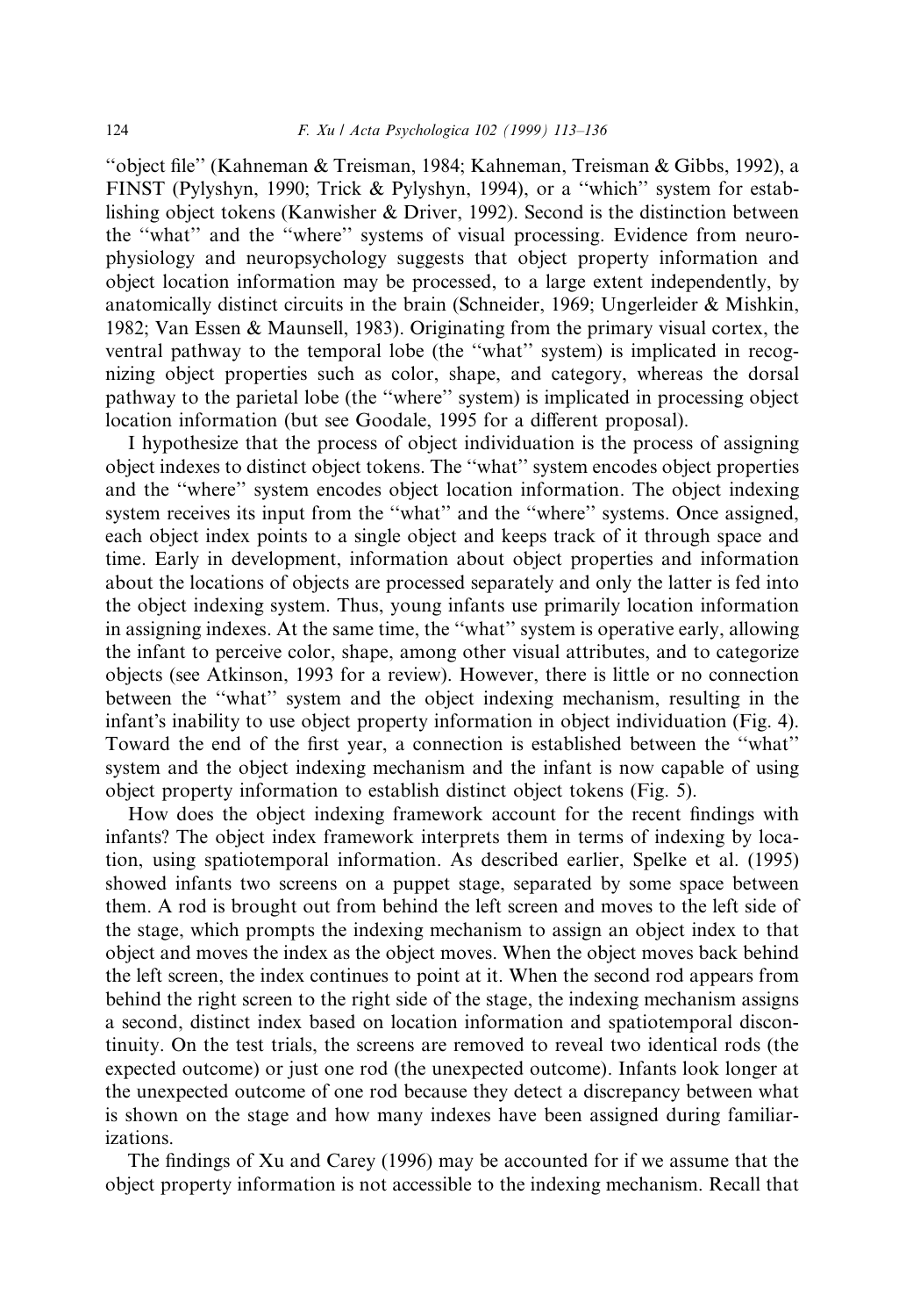

Fig. 4. The younger infant's object indexing system.



Fig. 5. The older infant's object indexing system.

the 10-month-old infants in Xu and Carey's studies were sensitive to object properties, but when the objects were shown one at a time, the infants were not able to use the property differences to establish representations of two distinct objects. In contrast, when the objects were shown simultaneously before familiarization, that is, clear spatiotemporal evidence was given that there were two objects, infants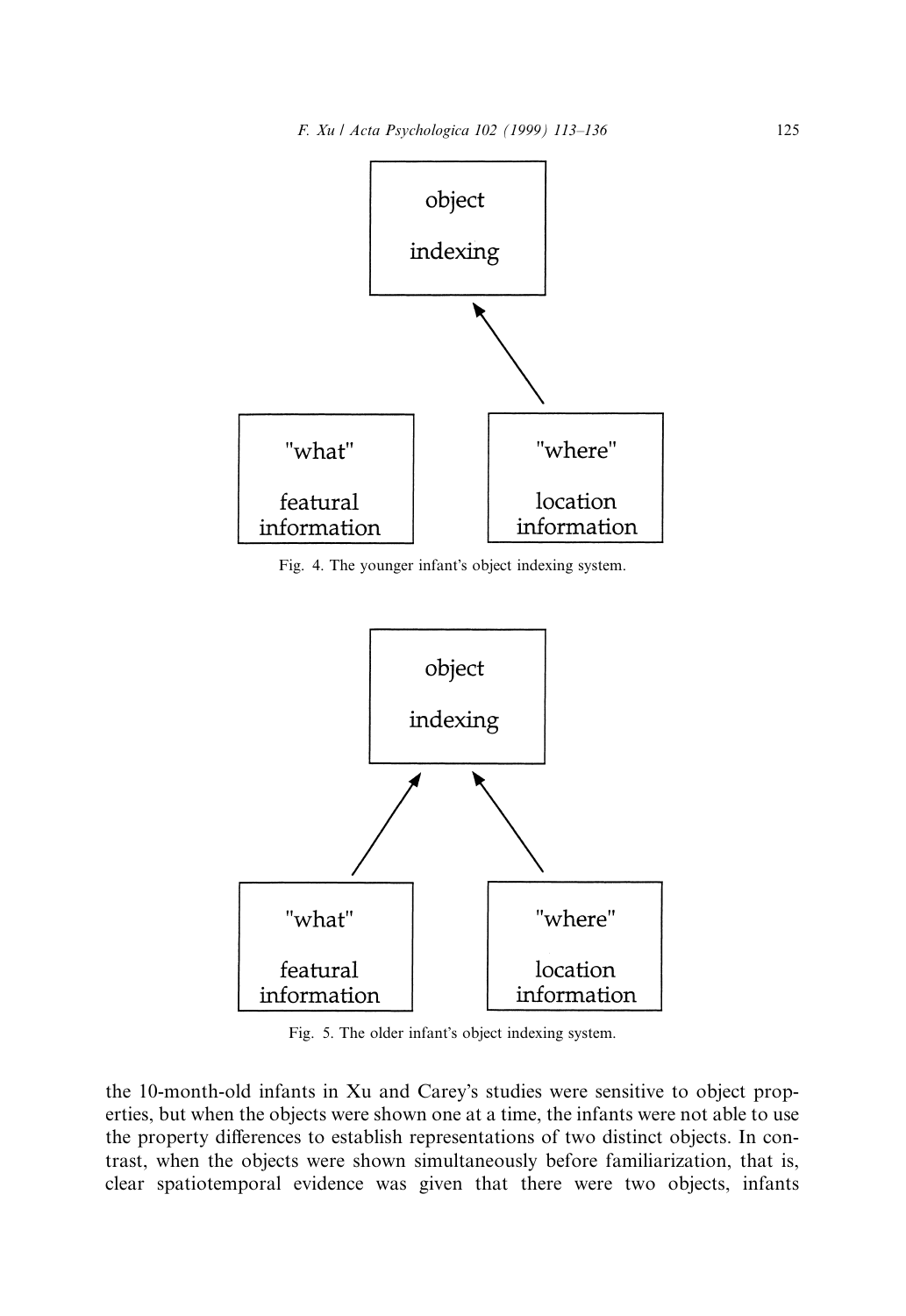succeeded in establishing two distinct objects behind the occluder. In other words, at 10 months of age, the indexing system may be driven solely by the "where" system but not the "what" system. By 12 months, however, the property differences of objects appearing in succession force the assignment of a second index. One plausible explanation is that the change between  $10$  and  $12$  months in these tasks reflects increased integration of the "what" and the "where" systems.

So far, however, the object indexing mechanism is postulated post hoc in order to account for these data. Is there more direct evidence suggesting the separation of ``what'' and ``where'' information and more importantly, the integration of these two sources of information in human infants and adults?

Simons (1996) found that in normal adults, object identity and object location information are processed separately and the integration of the two may depend on effortful verbal encoding. Participants of these studies were shown arrays of five objects (e.g., cap, keys, stapler) on a computer screen (Fig. 6). The subjects viewed the array for a fixed amount of time, then after a pause, a second array was presented. The second array was either identical to the first array or different in one of three ways:  $(1)$  In the configuration change condition, one of the objects moved to a new location; (2) in the identity change condition, one of the object was replaced by a new object; and (3) in the switch condition, two of the objects switched positions. The participants made a same/different judgment between the first and the second arrays.

Two findings are of particular interest. First, in all versions of the studies, participants were much more accurate in judging a configurational change than either the identity change or the identity switch, even when performance was above chance for all conditions. Second, when novel shapes were used and verbal shadowing was used to prevent the participants from labeling the objects, performance in the switch



Fig. 6. Schematic representation of the three types of change in the study by Simons (1996).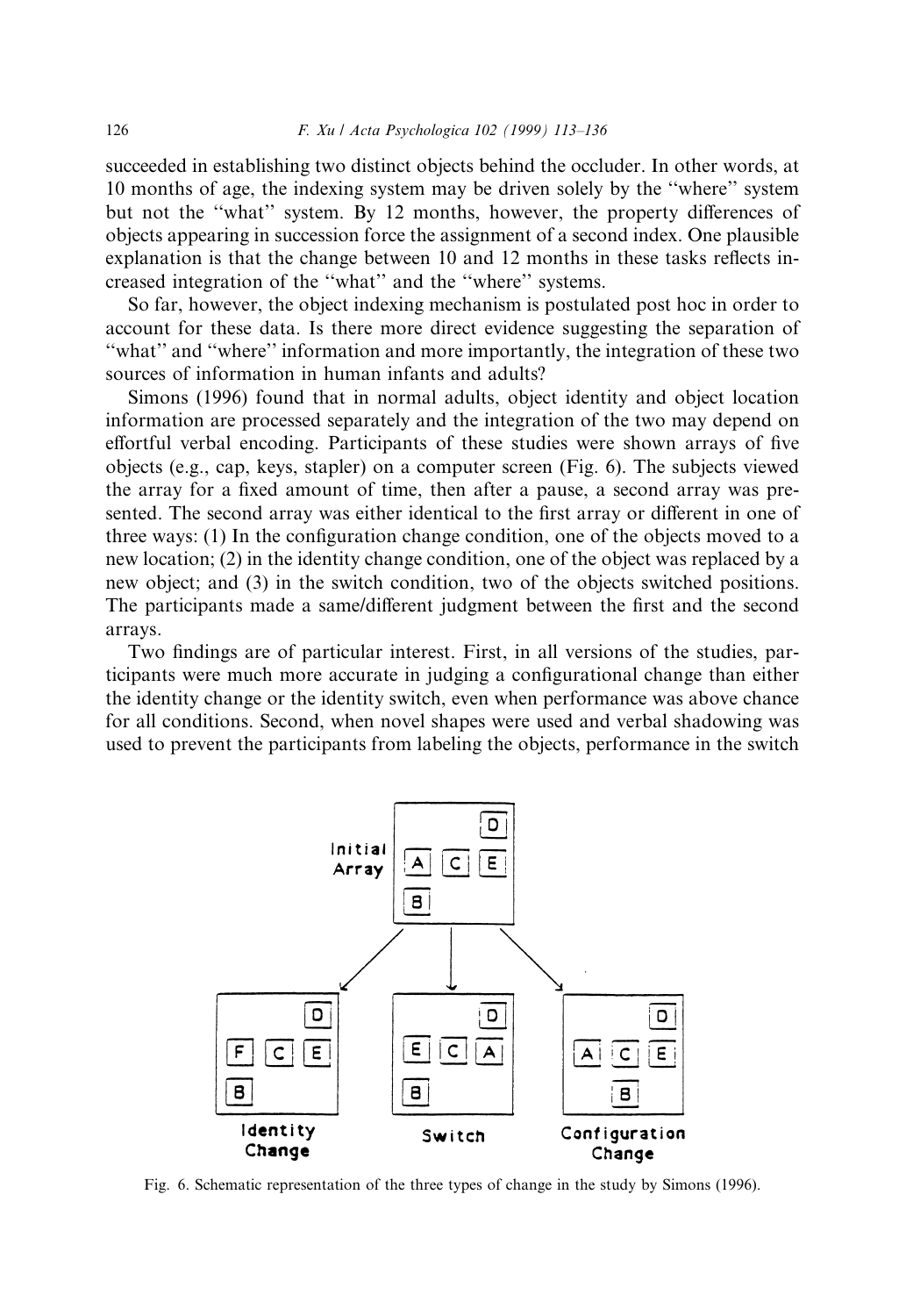condition and in the identity condition dropped to chance or barely above chance while performance in the configuration condition was virtually unaffected. These results suggest that object identity and object location are processed separately and verbal labeling may be a necessary component for integrating the two sources of information.

Most recently, two infant studies have begun to address the issue of integrating the "what" and the "where" information. Condry, Levine and Simons (1999) reported two experiments with 10-month-old infants using the basic design of Simons  $(1996)$ . The dependent measure was how long the babies looked at the configurational change compared to the switch and the identity changes. Preliminary results suggest that infants were far better at detecting the configurational change than if two objects switched positions, even though they were able to detect the change when a new object replaced one of the original objects. Similarly, Park and Xu (1999) found that using the two-screen paradigm of Spelke et al. (1995), seven-month-old infants dishabituated to a change of object identity (i.e., if one of the two objects has been replaced by a new object) but they did not dishabituate when the two objects switched positions. These studies are still in progress, but they provide some initial evidence for our conjecture.

At the neurophysiological level, a recent study by Rao, Rainer and Miller (1997) asked where the "what" and "where" information is integrated in a study with rhesus monkeys. They hypothesized that although object properties and object location information may be processed separately by the ventral and the dorsal pathways, both sources of information are needed for action. To investigate whether pre-frontal cortex is where these two sources of information are integrated, Rao et al. recorded the activity of 195 neurons in two monkeys. The task demanded both "what" and "where" working memory. On each trial, the monkey started by fixating on a spot in the center of a computer screen (Fig. 7). A sample object, e.g., a bell, was briefly presented at the fixation point. After a delay of one second (the "what" delay), two test objects were briefly presented at two of four possible extrafoveal locations. One of them matched the sample, the other did not. After another delay of one second (the "where" delay), the monkey had to make a saccade to the remembered location of the matching object. Note in this task, both what the object was and where it was were required in order for the monkey to make the correct response. The results of this study showed that about 7% of the 195 pre-frontal neurons apparently specialized in encoding "what" informationthey were only active during the first, "what" delay. About  $41\%$  of the neurons specialized in encoding "where" information  $-$  they were only active during the second, "where" delay. More importantly, the rest of the cells,  $52\%$ , showed significant activity during both the "what" and the "where" delays. Further analyses showed that among these what-and-where cells, 44% of them were truly integrating object identity and object location information; that is, they were most active when a matched object appeared in a matched location and less active when a nonmatch object appeared in a matched location. The other 56% of the what-and-where cells switched modes between keeping track of what information and where information.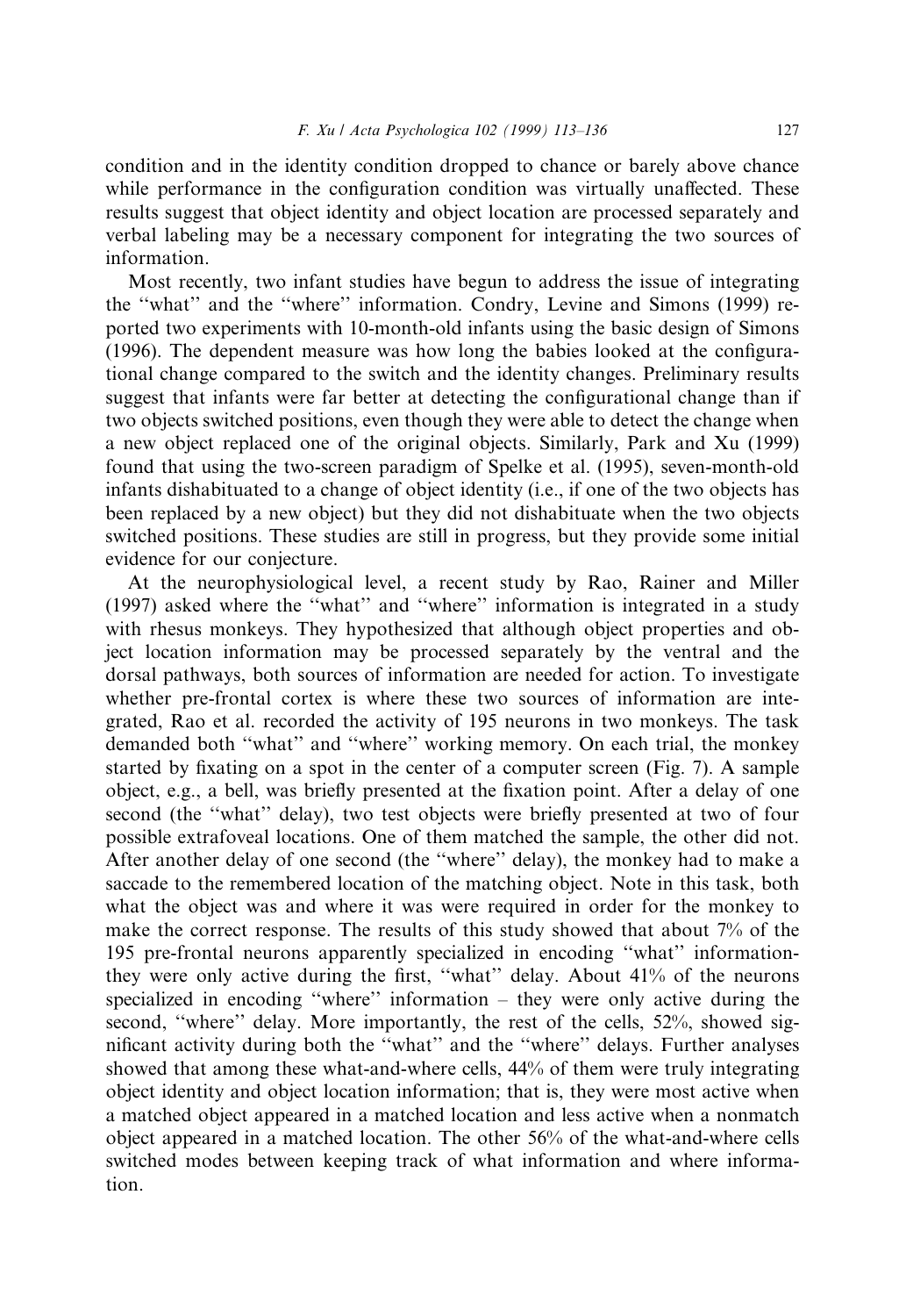

Fig. 7. Schematic representation of a trial in the study by Rao et al. (1997).

Taken together, these studies provide some initial evidence that (1) human infants encode object location and object property information separately for most of the first year and it is plausible that these two sources of information become integrated towards the end of the first year; (2) pre-frontal cortex may be the locus of such integration, at least in rhesus macaque monkeys; and (3) in human adults, verbal labeling may be one way to integrate "what" and "where" information.

#### 4.2. Part II: the role of language: count nouns refer to kinds of things

Part II of our conjecture opens a whole new "can of worms." I hypothesize that the process of learning count nouns for object kinds plays a causal role in the infant's construction of kind concepts.

Some philosophers and psychologists of language have argued that mature systems for object individuation and object identity crucially depend on our representations of kinds, especially a subset of kinds called "sortals." A sortal refers to the conceptual counterpart of a count noun such as " $\deg$ ," "chair," or "person" (Geach, 1957; Gupta, 1980; Hirsch, 1982; Macnamara, 1987; Wiggins, 1980; Xu, 1997). The sortal *dog* provides criteria of individuation: It tells us what counts as one instance of the kind *dog*; we know if we are in the presence of one, two, or three dogs. The sortal *dog* also provides criteria for numerical identity: When a dog, Rover, dies, it ceases to exist even though we can trace a spatiotemporally continuous path between Rover and its body; when two dogs, Max and Maxine, disappear and reappear from behind a tree, we know which dog is Max and which is Maxine. In everyday speech, mass nouns such as "sand," "water," and "milk" also refer to kinds, but they do not provide criteria for individuation and identity (e.g., some sand plus some sand is more sand: "a sand" is ungrammatical) therefore they are not "sortals."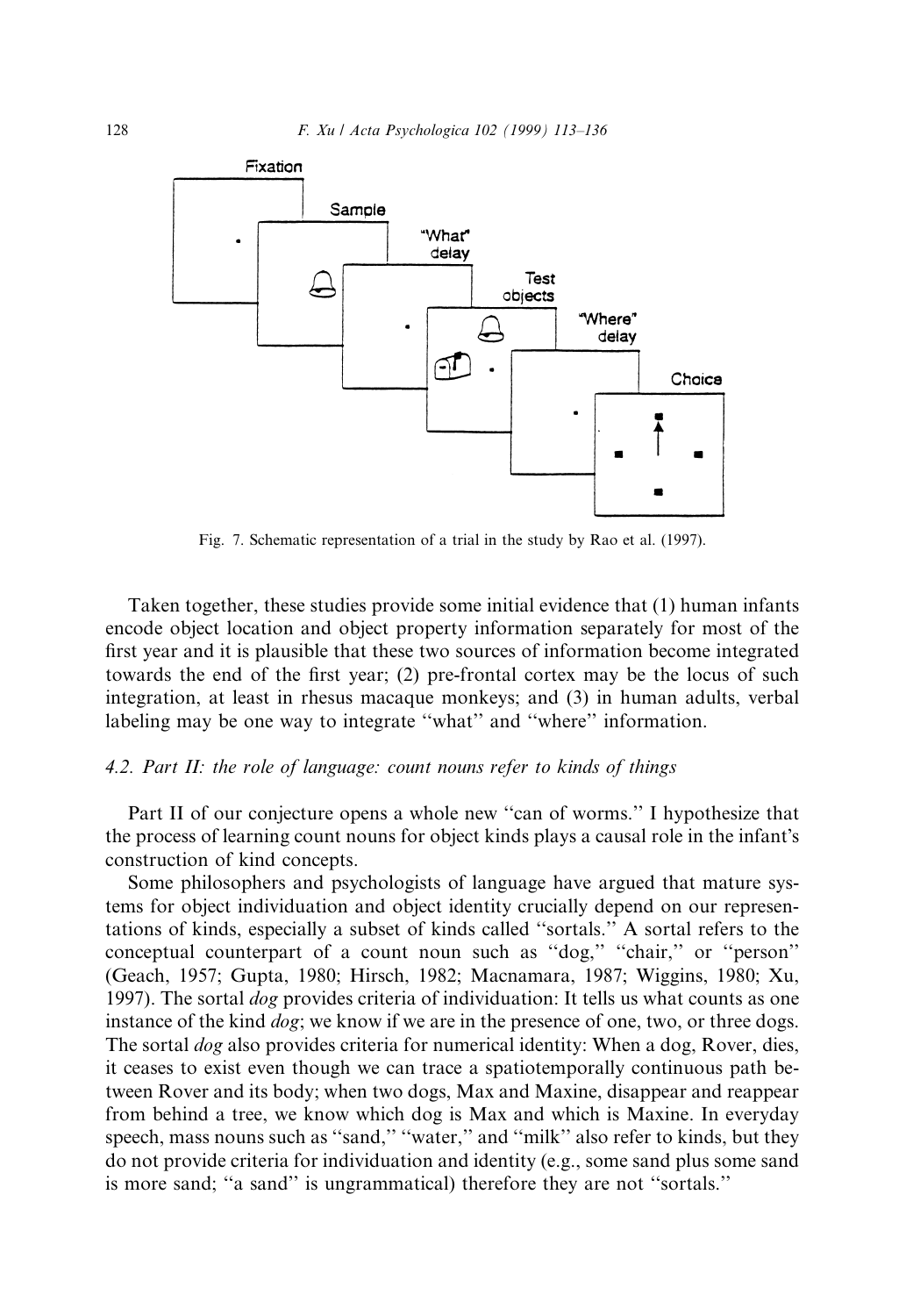One way to apply the above conceptual analysis of sortals to the empirical studies of object individuation in infancy is to imagine how adults would succeed at these tasks. In the Xu and Carey  $(1996)$  experiments, when the first object, say a toy duck, appears from behind the screen, adults encode it as "a duck." When the second object, say a ball, appears from behind the same screen, adults encode it as ``a ball.'' We infer the presence of two objects because we know that "a duck does not usually turn into a ball.'' Underlying this reasoning is our belief that ducks and balls are two different kinds of things: Ducks have a duck essence and balls have a ball essence. These essences, i.e., deep properties, determine the surface features (a phenomenon called "psychological essentialism," Medin & Ortony, 1989). Similarly, in the Xu, Carey and Welch (in press) experiments, adults encode the duck-car display as consisting of two objects of different kinds, a duck and a car. Again, our beliefs tell us that different kinds of objects are not usually connected with each other even when they are adjacent, so the duck should not be lifted with the car.

If this analysis is correct, one way of thinking about the 10-month-old infants' failure is that they do not represent kinds of things such as duck or ball yet. Furthermore, the analysis above on the relation between object individuation and sortals/kinds opens the door for speculating on the relation between learning words such as "duck" and "ball" and succeeding at the Xu and Carey task. That is, perhaps learning words such as "duck" and "ball" plays a role in the construction of kind representations.

Before any further discussion, however, we need to consider an alternative way by which infants at 12 months might succeed at these object individuation tasks: They could have used object property, as opposed to object kind, information. Adults, when faced with unfamiliar objects, can certainly use the property differences among the objects (e.g., shape, color, texture, etc.) to infer the number of objects in an event. In order to test this alternative hypothesis, we have recently completed a series of experiments with 12-month-old infants, probing their use of object property (e.g., color, size) and object kind information in object individuation (Xu et al., in preparation). These studies employed the experimental procedure of Xu and Carey (1996), alternately showing the infant two objects emerging from behind a single screen and, in effect, asking them how many objects there are on the test trials. In the first experiment, we familiarized the infants to two objects which differed only in color (e.g., a red ball and a green ball). Although infants were sensitive to the color contrast, they did not look longer at the unexpected outcome of one object on the test trials. In the second and the third experiments, we familiarized the infants to two objects which differed only in size or the combination of size, color, and surface pattern. Again, infants failed to look longer at the unexpected outcome of one object on the test trials even though they were sensitive to the property contrasts. In the last experiment of this series, we contrasted two types of shape change: within kind (e.g., two cups, one a sippy cup with a lid and two handles and the other a regular cup with no lid and only one handle) and cross kind (e.g., a cup and a bottle). The objects were identical in size, color, and surface pattern, but differed in overall shape. The results were quite interesting: The infants habituated at the same rate in both cases, that is, they found the within kind shape change as noticeable as the cross kind shape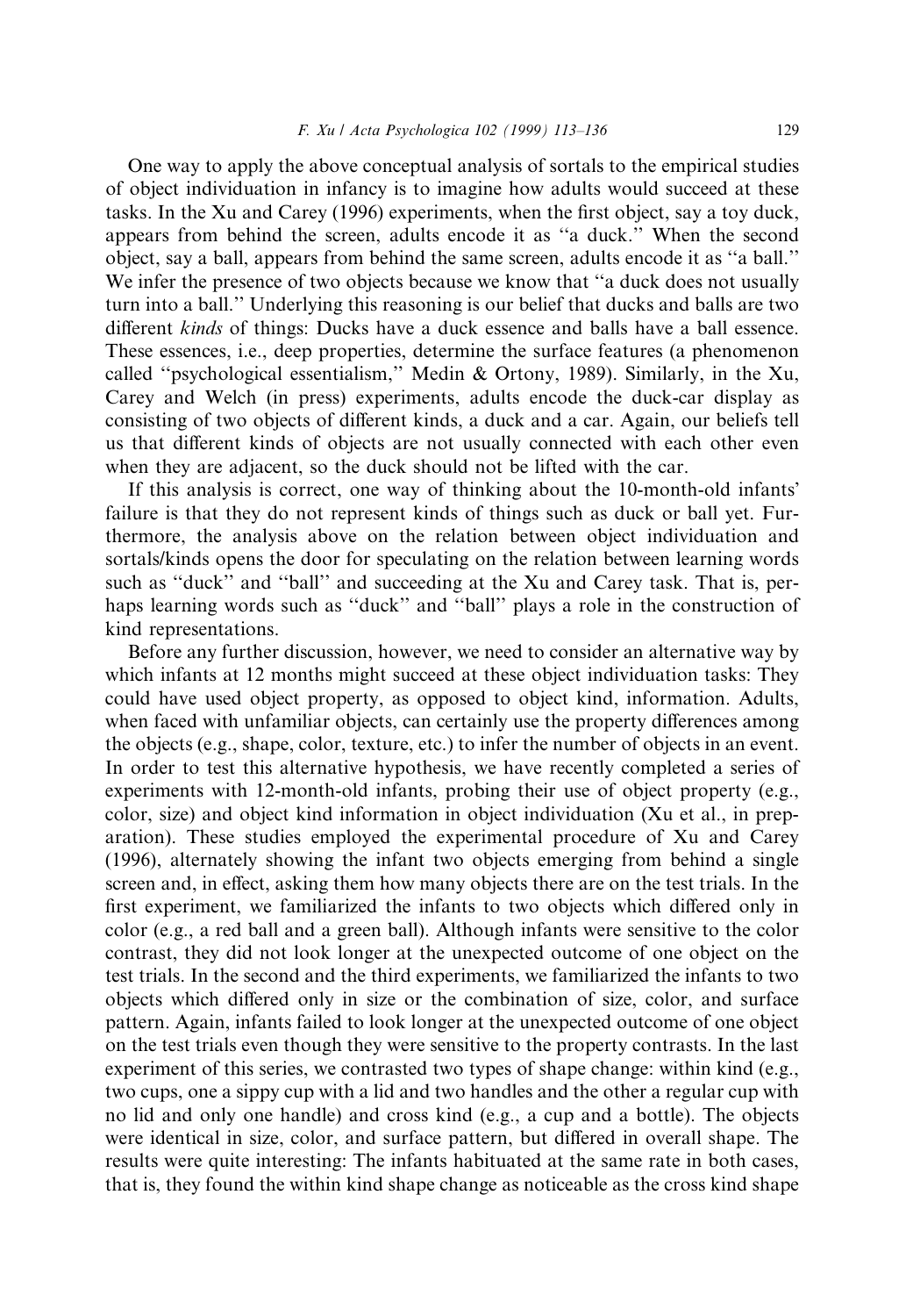change. However, only the infants in the cross kind condition succeeded at the task by looking longer at the unexpected outcome of one object on the test trials. These results suggest that 12-month-old infants represent the distinction between kinds and properties, and they may indeed be using kind information as opposed to property information for object individuation.<sup>2</sup>

The developmental change we have discovered occurs between 10 and 12 months, which coincides with the time window of the first sign of language comprehension in most infants. Furthermore, children's earliest words tend to be names of kinds of physical objects, e.g., doggie, cup, and ball. This coincidence immediately raises questions about the possible relation between language and cognition in acquiring kind concepts. There are at least three possibilities. First, infants have to be able to use object kind information to individuate objects before they can learn words for kinds of objects. That is, concepts are acquired before the words which map onto these concepts. Second, learning words for kinds of objects may be the driving force behind the acquisition of kind concepts. That is, language learning may be one way of inducing conceptual change. Third, the processes of acquiring kind concepts and learning words for them are intertwined and neither can be identified as either solely the cause or the effect.

The rest of this section will review some recent empirical results and try to build a case for the second possibility, namely that language may drive the construction of kind concepts in infancy. Some of the experimental work is still in progress, so we can only speculate for the time being.

Indirect evidence from Xu and Carey (1996) provides some hints that perhaps the object individuation task is related to early language comprehension. In two of the experiments, the parents of the infants filled out a short vocabulary questionnaire reporting whether their infants understood the words for the objects we used in the experiments. When the 10-month-old infants, who failed at the object individuation task as a group, were divided into infants who understood some of the words (e.g., ball, cup) as opposed to none of the words, the former group did significantly better on the task than the latter. Of course this is merely a correlation; it is unclear whether there is a causal relation between the two achievements.

Recently, Waxman and her colleagues (Balaban & Waxman, 1996; Waxman & Markow, 1996) demonstrated that hearing a word facilitates 9- and 13-month-old infants' performance in a categorization task. The infants were familiarized with a set of pictures of various exemplars from a single category, say rabbits. On some of the familiarization trials, the infants heard the word "rabbit" when the picture was shown. On the test trials, the infants were given two pictures simultaneously: a new picture of a rabbit and a picture of an exemplar from a different category, e.g., a pig. Balaban and Waxman found that 9-month-old infants who heard the word during

<sup>&</sup>lt;sup>2</sup> Adults, of course, can establish representations of two objects when shown these property contrasts (e.g., a red ball vs. a green ball). Presumably this is because adults have learned that balls do not change color or size randomly. The infants, however, are yet to acquire the knowledge that balls do not change color or size. They have not learned these kind relative criteria for object individuation and object identity.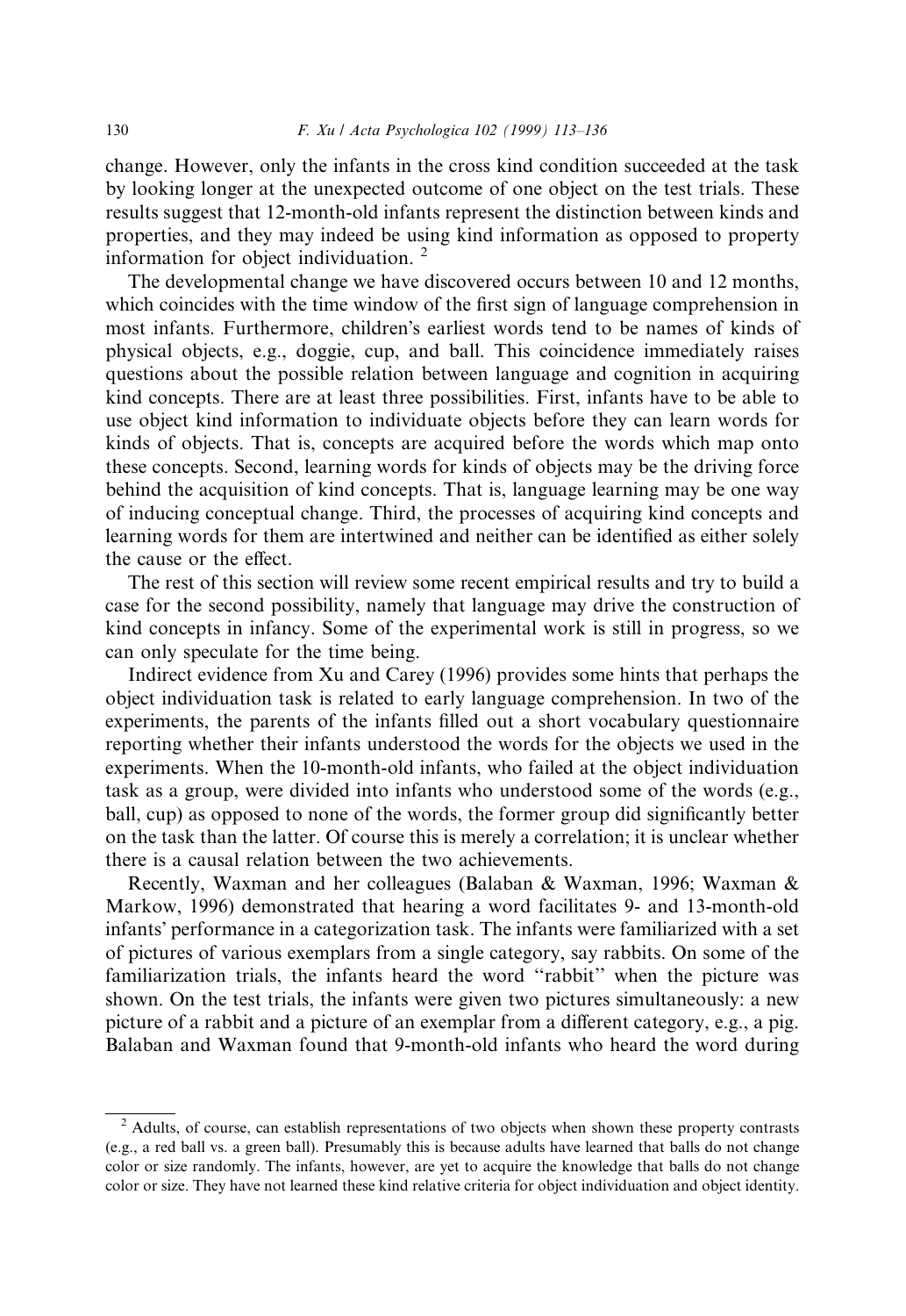familiarization spent more time looking at the picture of the pig compared to infants who did not hear the word or the ones who heard a tone. They suggest that infants took the word as signaling the presence of a category. These findings raise the intriguing possibility that perhaps in the Xu and Carey paradigm, if infants hear two different words as the objects emerge from behind the screen, they will use the words as indicating the presence of two kinds and succeed earlier on the task.

We have begun a series of experiments with 9-month-old infants to investigate whether they will use distinct labels as signals to distinct object kinds (Xu, 1998). In the first experiment, 36 infants were assigned to one of three conditions: the twoword condition, the one-word condition, or the baseline condition. In the two-word condition, infants were familiarized with two objects, say a duck and a ball, emerging from behind the screen one at a time, and when each object came out, the baby heard "Look, a duck" or "Look, a ball" in infant-directed speech. For four of the familiarization trials, the object was left stationary for the infant to look at until she turned away. Two of these trials were accompanied by a word and the other two were silent. On the test trials, the screen was removed, revealing one or two objects. The procedure for the one-word condition was the same as in the two-word condition, except that the infant only heard one word, "a toy," when each object emerged from behind the screen. In the baseline condition, infants were shown the outcomes of one or two objects without familiarizations.

We found that the infants in the two-word condition looked longer at the unexpected outcome of one object but the ones in the one-word condition did not. Along with the findings by Waxman and her colleagues, these data suggest that even very young infants have an expectation that words (perhaps only words referring to objects) pick out kinds. If two objects are referred to with two different words, they must belong to two different kinds, therefore there must be two distinct objects behind the screen. An immediate problem with this interpretation is that perhaps the presence of two words simply drew the infants' attention to the objects, which led to better encoding of the properties of the objects. On this alternative view, distinct labels do not pick out distinct kinds per se, but rather they alert the infant to pay more attention to the objects. The data from the four familiarization trials suggest that this is not the case. We compared the looking times on the labeled familiarization trials with the silent ones, for both the two-word and the one-word conditions. Consistent with earlier findings (Baldwin & Markman, 1989), looking times on the labeled trials were longer than those on the silent trials. However, the extent to which looking time had increased was the same in the two-word and the one-word conditions. Thus the presence of labels heightened the infants' attention equally whether they heard one or two words. But on the test trials, only the infants in the two-word condition succeeded at the task by looking longer at the unexpected, oneobject outcome. Therefore a simple account on which words increase attention is unlikely to be correct.

In the second experiment, using a different pair of objects (a cup and a shoe), we contrasted two words with two distinct tones. The procedure was otherwise identical to the first experiment. The question was whether any auditory cues would facilitate performance on this task. The results showed that the infants looked longer at the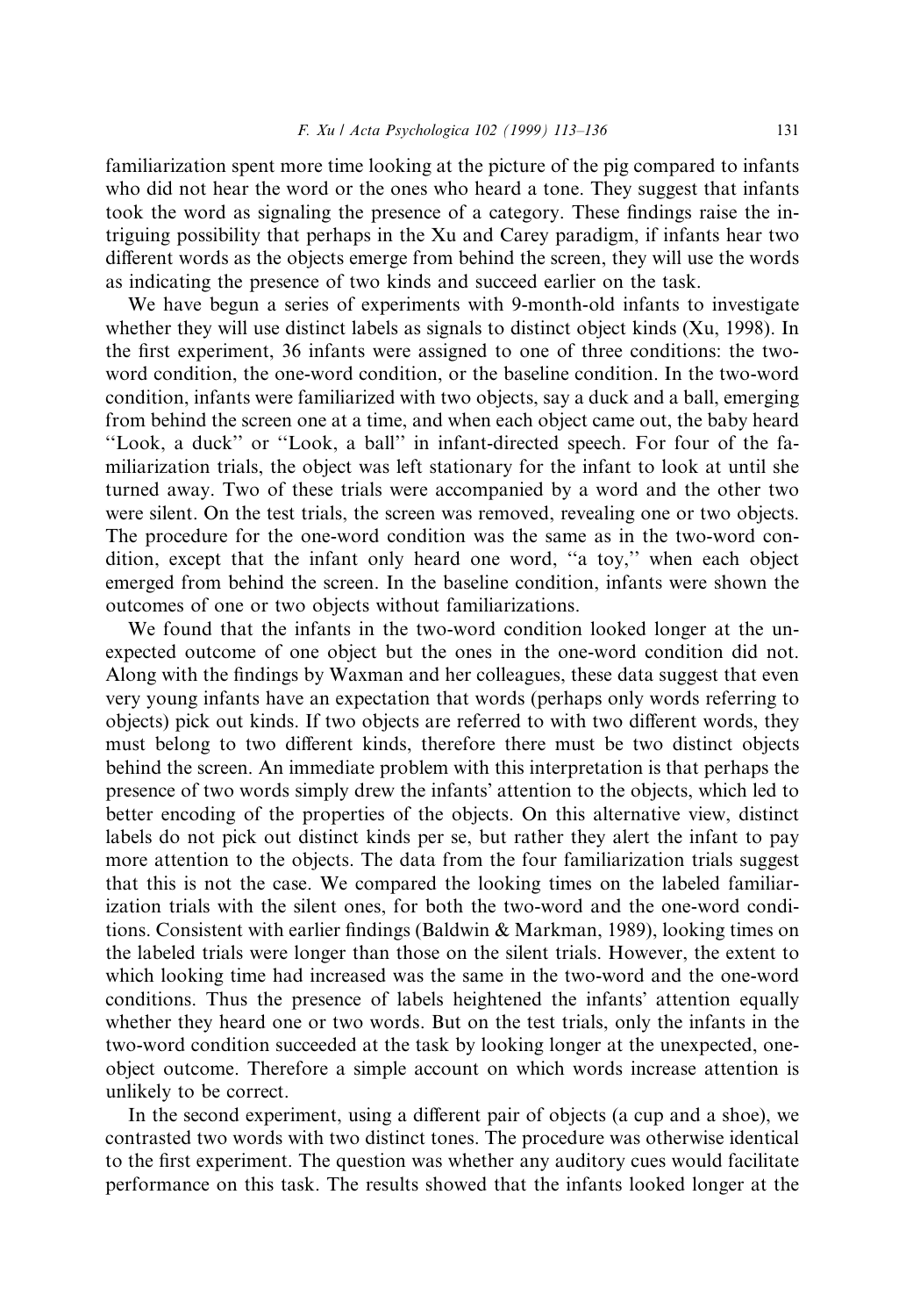one-object, unexpected outcome when they heard two words but they looked longer at the two-object, expected outcome when they heard two tones. These studies provide some initial evidence that words may have a privileged role in picking out object kinds for the infant even at the very beginning of language acquisition.

To further support the idea that language may play an important role in identifying kinds of objects, recent studies by Simons (1996), reviewed above, found that even for adults, verbal labeling may be crucial for the identification of objects.

### 4.3. What is the role of language and how do we integrate the two parts of the conjecture?

The studies reviewed above suggest strongly that language plays some role in our representations of kinds of objects. What specifically is the role of language, and how does this part of the conjecture fit with the hypothesized maturational changes?

I put forth two possibilities, both rather speculative given the state of the existing evidence. Both possibilities depend on the assumption that different words (e.g., dog, cat, cup, ball) pick out distinct kinds of things and that these kinds (or categories) are mutually exclusive. This assumption is, however, independently motivated by research on word learning. Markman and her colleagues demonstrated that young children may come to the word learning task with the expectation that words for objects pick out categories which are mutually exclusive (Markman, 1989).

How does this assumption help? The first possibility is that the maturational changes take place largely unaffected by other factors aside from the minimal requirements on nutrition for the organism. The "what" and "where" pathways develop independently early on; they become integrated (probably in the pre-frontal cortex, see Rao et al., 1997, reviewed above) at the end of the first year. Once the "what" information and the "where" information are integrated, a further step has to be taken to set the criteria for object individuation. That is, which property changes should be included in computing the number of objects? After all, some objects change shapes (e.g., a hand in a fist or an open palm) and sizes (e.g., plants grow) but remain the same individual. Language could play the role of giving the child signals to different kinds. If two objects are labeled with two different words, they must belong to different kinds, so they must be two distinct objects as well. Thus hearing an object being called "a cup" and another object, seen on a different occasion, being called ``a ball'' would lead the child to conclude that these are two different kinds of objects.

The second (and much more radical) possibility is to entertain a quite different role for language, inspired by Elizabeth Spelke (personal communication). Hermer and Spelke (1997) argued that humans and non-human primates share a set of largely encapsulated and task-specific modules due to our evolutionary history. Some examples are a geometric module for representing the layout of our immediate environment, a module for computing people's intentions, and a module for representing objects. The hypothesized role of language, on this view, is to allow humans to "conjoin" these largely encapsulated and task-specific representations. For example, Hermer and Spelke found that 2-year-old children, like rats, rely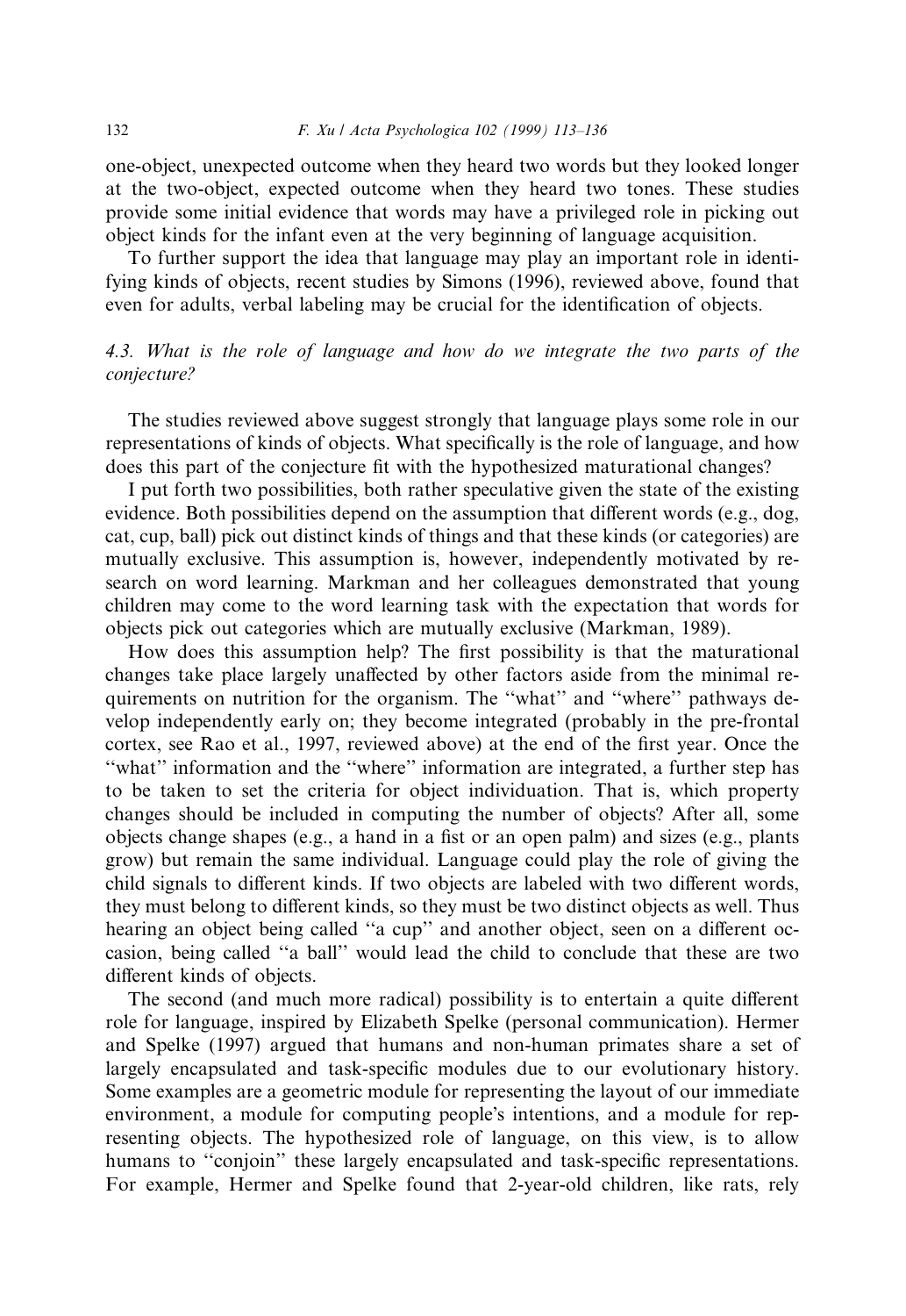exclusively on the geometric shape of the environment to reorient themselves. That is, if asked to search for a hidden toy in a rectangular room after being spun around several times, they go to the two geometrically equivalent corners 100% of the time, splitting equally between the two places. This makes sense given that all the walls are white and the two corners are geometrically equivalent. Surprisingly, the search behavior remains the same even when one of the walls is painted bright blue, thus providing the cue for identifying a unique corner as the location of the hidden object. Preliminary results also suggest that it is not until children acquire prepositional phrases such as "left of the blue wall" that they succeed in this task. Hermer and Spelke suggest that rats and human infants are born with an encapsulated geometric module which only represents the geometric layout of an environment without further specification of landmarks or features. Rats and human babies are also born with a module for encoding object properties such as the color of the wall. However, humans, but not rats, ultimately conjoin these two representations, allowing us to represent "left of the blue wall." What gives us this more powerful computational system? Their answer is: language. Language, being a combinatorial computational system, conjoins these representations to make more complex thoughts possible.

We could take this idea a step further, applying it at the lexical level. Human infants as well as non-human primates both possess two visual pathways, the "what" and the "where" systems. Language allows the infant to conjoin these two types of representations. When a child hears a word which refers to an object (e.g., "Look, a cup''), she may have certain assumptions about how words for objects should behave. Two word learning constraints proposed by Markman (1989) are relevant: the whole object constraint and the taxonomic constraint. The whole object constraint says that the learner assumes that words refer to whole objects as opposed to parts of objects or colors of objects. The taxonomic constraint says that the learner assumes that words refer to kinds of objects (e.g., a poodle and a golden retriever) but not just any group of objects that are associated with each other (e.g., a dog and its bone). When a child hears a word that refers to an object, these constraints have to be satisfied. That is, each word should refer to whole objects which share a certain set of properties. Conveniently, the "where" system provides the whole objects needed to satisfy the whole object constraint and the "what" system provides the object property information needed to satisfy the taxonomic constraint. So the process of word learning is also a process of integrating the "what" and the "where" information.

An immediate concern arises since clearly non-human primates can and do integrate the "what" and the "where" information (e.g., Rao et al., 1997, reviewed above). It is possible that by virtue of being pre-linguistic, as opposed to being alinguistic like non-human primates, human infants simply possess a different mechanism for integrating these two types of information, namely language.

The study of the mechanism of change has just begun. Many questions remain open, and much empirical work is needed to further our understanding of the mechanism which underlies the developmental change between 10 and 12 months of age.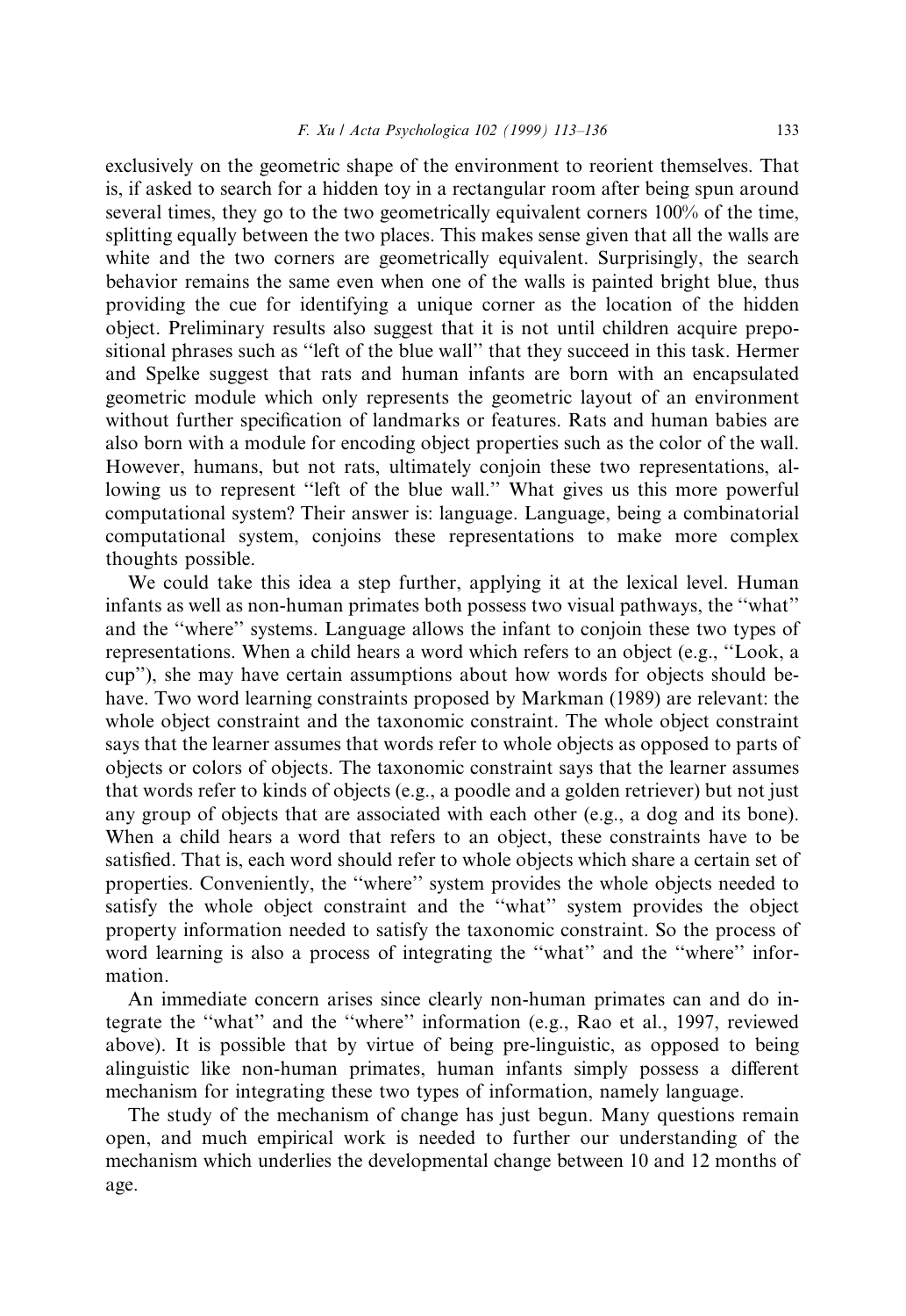#### 5. Concluding remarks

I have attempted to provide a general framework for understanding object individuation and object identity in infancy. The proposal tries to bring together two fields – object perception and cognition in infancy and object-based attention in adults – in order to provide an account of the empirical results. In my view, cognitive developmental psychologists may benefit a great deal from theories of cognitive processes in adults. After all, one major goal of the study of cognitive development is to discover what parts of our cognitive architecture are innate and how infants become adults.

This line of research also speaks to how the acquisition of language may impact children's conceptual representations. I am not the first to argue that perhaps the process of language learning is also a process of conceptual change, but with further empirical studies, we hope to provide a more detailed account of how language and cognition may interact in cognitive development.

#### Acknowledgements

This research was supported by a Northeastern University faculty grant and a B/ START grant from NIH to the author. I thank Susan Carey, Marc Hauser, Alan Leslie, Brian Scholl, Cristina Sorrentino, Elizabeth Spelke, and Joshua Tenenbaum for helpful discussion. Special thanks to John Hummel, Jeannine Pinto, and Cristina Sorrentino for detailed comments on earlier drafts of the paper.

#### **References**

- Atkinson, J. (1993). A neurobiological approach to the development of 'where' and 'what' systems for spatial representation in human infants. In N. Eilan, R. McCarthy & B. Brewer Eds. Spatial representation: Problems in philosophy and psychology (pp. 325-339). Oxford, UK: Blackwell.
- Baillargeon, R. (1994). How do infants learn about the physical world. Current Directions in Psychological Science, 3, 133-140.
- Baillargeon, R. (1995). A model of physical reasoning in infancy. In C. Rovee-Collier & L. P. Lipsitt Eds. Advances in infancy research (Vol. 9, pp. 305-371). Norwood, NJ: Ablex.
- Balaban, M., & Waxman, S. (1996). Words may facilitate categorization in 9-month-old infants. *Journal of* Experimental Child Psychology, 64, 3-26.
- Baldwin, D., & Markman, E. (1989). Establishing word-object relations: A first step. Child Development, 60, 381-398.
- Bogartz, R., Shinskey, J., & Speaker, C. (1997). Interpreting infant looking: The event set x event set design. Developmental Psychology, 33, 408-422.
- Bower, T. G. R. (1974). Development in infancy. San Francisco, CA: W.H. Freeman.
- Cohen, L. B., & Younger, B. A. (1983). Perceptual categorization in the infant. In E. K. Scholnick, New trends in conceptual representation (pp. 197-200). Hillside, NJ: Erlbaum.
- Condry, K., Levine, A., & Simons, D. (1999). Infant perception of the features and locations of objects in spatial arrays. Poster presented at the Biennial Meeting for the Society for Research in Child Development, Albuquerque, New Mexico.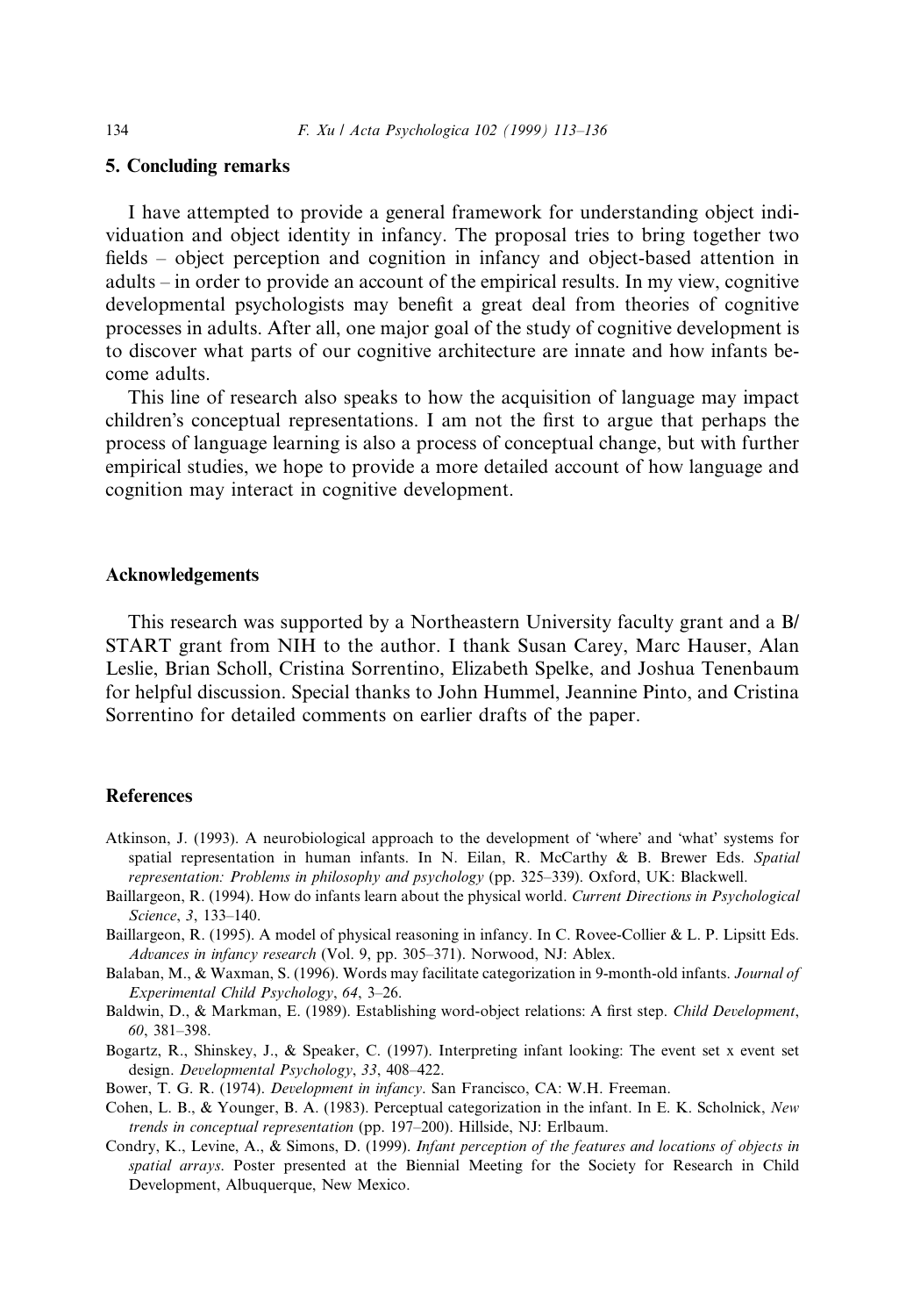- Eimas, P., & Quinn, P. (1994). Studies on the formation of perceptually based basic-level categories in young infants. Child Development, 65, 903-917.
- Fantz, R. L. (1964). Visual experience in infants: Decreased attention to familiar patterns relative to novel ones. Science, 146, 668-670.
- Feldman, J. (1999). The role of objects in perceptual grouping. Acta Psychologica, 102, 137–163.
- Geach, P. (1957). Mental acts, London, UK: Routledge & Kegan Paul.
- Goodale, M. (1995). The cortical organization of visual perception and visuomotor control. In S. Kosslyn & D. Osherson, An invitation to cognitive science (2nd ed.), Visual cognition (Vol. 2, pp. 167-214). Cambridge, MA: MIT Press.
- Gupta, A. (1980). The logic of common nouns, New Haven, CT: Yale University Press.
- Hirsch, E. (1982). The concept of identity, New York: Oxford University Press.
- Hermer, L., & Spelke, E. S. (1997). Modularity and development: The case of spatial reorientation. Cognition, 61, 195-232.
- Kahneman, D., & Treisman, A. (1984). Changing views of attention and automaticity. In R. Parasuraman & D.R. Davies, Varieties of attention (pp. 29–61). New York: Academic Press.
- Kahneman, D., Treisman, A., & Gibbs, B. J. (1992). The reviewing of object files: Object-specific integration of information. Cognitive Psychology, 24, 174-219.
- Kanwisher, N., & Driver, J. (1992). Objects, attributes, and visual attention: Which, what, and where. Current Directions in Psychological Science, 1, 26–31.
- Kellman, P., & Spelke, E. S. (1983). Perception of partly occluded objects in infancy. Cognitive Psychology, 15, 483-524.
- Leslie, A. M. (1994). ToMM, ToBy, and agency: Core architecture and domain specificity. In L. Hirschfeld & S. Gelman, *Domain-specificity in cognition and culture* (pp. 119-148). New York: Cambridge University Press.
- Leslie, A., Xu, F., Tremoulet, P., & Scholl, B. J. (1998). Indexing and the object concept: Developing what and where systems indexing. Trends in Cognitive Sciences, 2(1), 10-18.
- Macnamara, J. (1987). A border dispute: The place of logic in psychology, Cambridge, MA: MIT Press.
- Mandler, J. M., & McDonough, L. (1996). Drinking and driving don't mix: Inductive generalization in infancy. *Cognition*,  $59$ ,  $307-335$ .
- Markman, E. (1989). Categorization and naming in children, Cambridge, MA: MIT Press.
- Medin, D. L., & Ortony, A. (1989). Psychological essentialism. In S. Vosniadou & A. Ortony, Similarity and analogical reasoning (pp. 189–223). Cambridge, England: Cambridge University Press.
- Munakata, Y., McClelland, J., Johnson, M., & Siegler, R. (1997). Rethinking infant knowledge: Toward an adaptive process account of successes and failures in object permanence tasks. *Psychological* Review, 104(4), 686-713.
- Needham, A. (1998). Infants' use of featural information in the segregation of stationary objects. Infant Behavior and Development,  $21(1)$ ,  $47-76$ .
- Needham, A., & Baillargeon, R. (1998). Effects of prior experience on 4.5-month-old infants' object segregation. *Infant Behavior and Development*, 21(1), 1-24.
- Oakes, L. M., Madole, K., & Cohen, L. B. (1991). Infants' object examining: Habituation and categorization. Cognitive Development, 6, 377-392.
- Park, M., & Xu, F. (1999). Object individuation in infancy: Integrating what and where information. Poster presented at the Biennial Meeting for the Society for Research in Child Development, Albuquerque, New Mexico.
- Pylyshyn, Z. W. (1990). The role of location indexes in spatial perception: A sketch of the FINST spatial index model. Cognition, 32, 65-97.
- Quinn, P. C., Eimas, P., & Rosenkrantz, S. L. (1993). Evidence for representations of perceptually similar natural categories by three- and four-month-old infants. Perception, 22, 463-475.
- Rao, S. C., Rainer, G., & Miller, E. (1997). Integration of what and where in the primate prefrontal cortex. Science, 276, 821-824.
- Schneider, G. E. (1969). Two visual systems. Science, 163, 895-902.
- Simons, D. J. (1996). In sight, out of mind: When object representations fail. *Psychological Science*, 7, 301– 305.